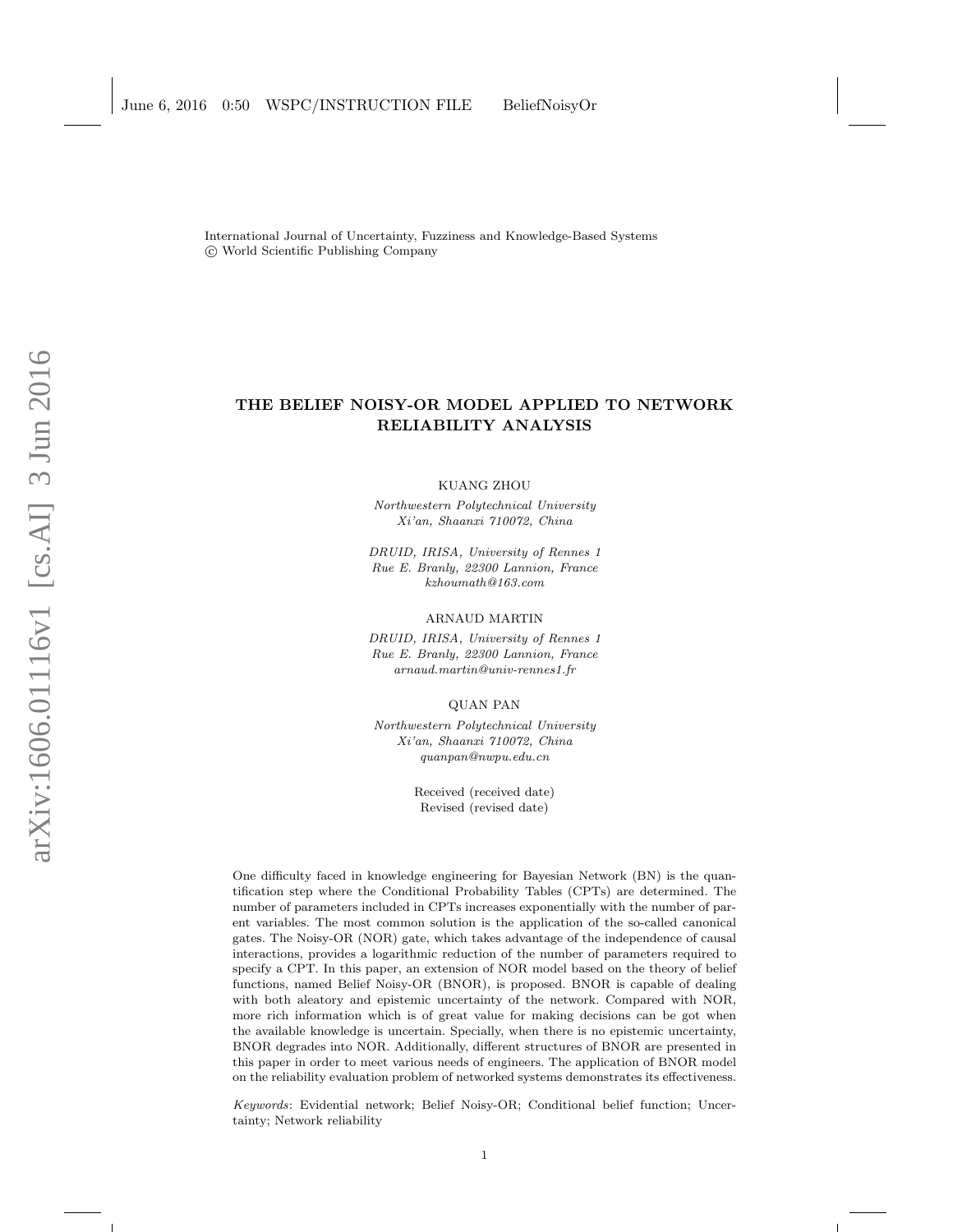#### 1. Introduction

Bayesian Network (BN) is a probabilistic graphical model that represents a set of random variables and their conditional dependencies via a directed acyclic graph  $(DAG)^1$  $(DAG)^1$ . BN can be used to learn causal relationships and gain understanding of a problem domain. It allows probabilistic beliefs to be updated automatically when new information becomes available. BN is also able to represent multi-attribute correlated variables and to perform relevant simulations or diagnoses. Owing these advantages, it has been widely applied on the problem of reliability or safety analysis for both static and dynamic systems $2-5$  $2-5$ .

In BN, Conditional Probability Tables (CPTs) should be defined to measure the relationships between variables. However, it has been pointed out that it is usually difficult to quantify the CPTs due to the complexity<sup>[6](#page-22-3)</sup>. One of the most appropriate solutions to this problem is the Noisy-OR (NOR) gate, which can be attributed to Pearl<sup>[7](#page-22-4)</sup>. Traditional NOR can only deal with the binary variables. Srinivas<sup>[8](#page-23-0)</sup> extended NOR for n-ary input and output variables, and arbitrary functions other than Boolean OR function can be used. But it has not taken into account the uncertainty on parameters and the state which often exists in practice. Considering such uncertainty, Fallet et al.<sup>[9](#page-23-1)</sup> proposed the imprecise extensions of Noisy OR (ImNOR) thereafter. Nevertheless, there are still some problems for ImNOR which will be discussed in detail later.

The theory of belief functions, also called Dempster–Shafer Theory (DST), offers a mathematical framework for modeling uncertainty and imprecise information [10](#page-23-2). Belief functions are widely employed in various fields, such as data classi-fication<sup>[11](#page-23-3)[–13](#page-23-4)</sup>, data clustering  $14-17$  $14-17$ , social network analysis  $18-21$  $18-21$  and statistical estimation  $2^{2-24}$ . The concept of evidential networks, which is a combination of belief function theory and Bayesian network, is proposed to model system reliability with imprecise knowledge  $25:26$  $25:26$ . Recently, Yaghlane and Mellouli  $27$  presented an-other definition of evidential networks based on Transferable Belief Model (TBM)<sup>[28](#page-24-4)</sup>, Dempster-Shafer rule of combination, and binary joint trees.

The objective of this work is to enrich the existing NOR structures by integrating several types of uncertainty. Under the framework of belief functions, the Belief Noisy-OR (BNOR) model is put forward. The uncertainty of variable states can be expressed by the power set of discernment frame. The uncertainty of parameters is described by probability intervals based on which the basic belief assignments are determined. The model can model causal connections among variables as well as taking random and epistemic uncertainty into account. The proposed BNOR model can be implemented in evidential networks  $26$ , and belief reasoning is proceeded through evoking junction tree inference algorithms<sup>[25](#page-24-1)[;26](#page-24-2)</sup>.

The remainder of this paper is organized as follows. In Section 2, the basic knowledge about Noisy-OR gate and Dempster–Shafer theory is briefly introduced. The BNOR model is presented in detail in Section 3. In order to show the effectiveness of BNOR in real practice, Section 4 discusses about how to apply BNOR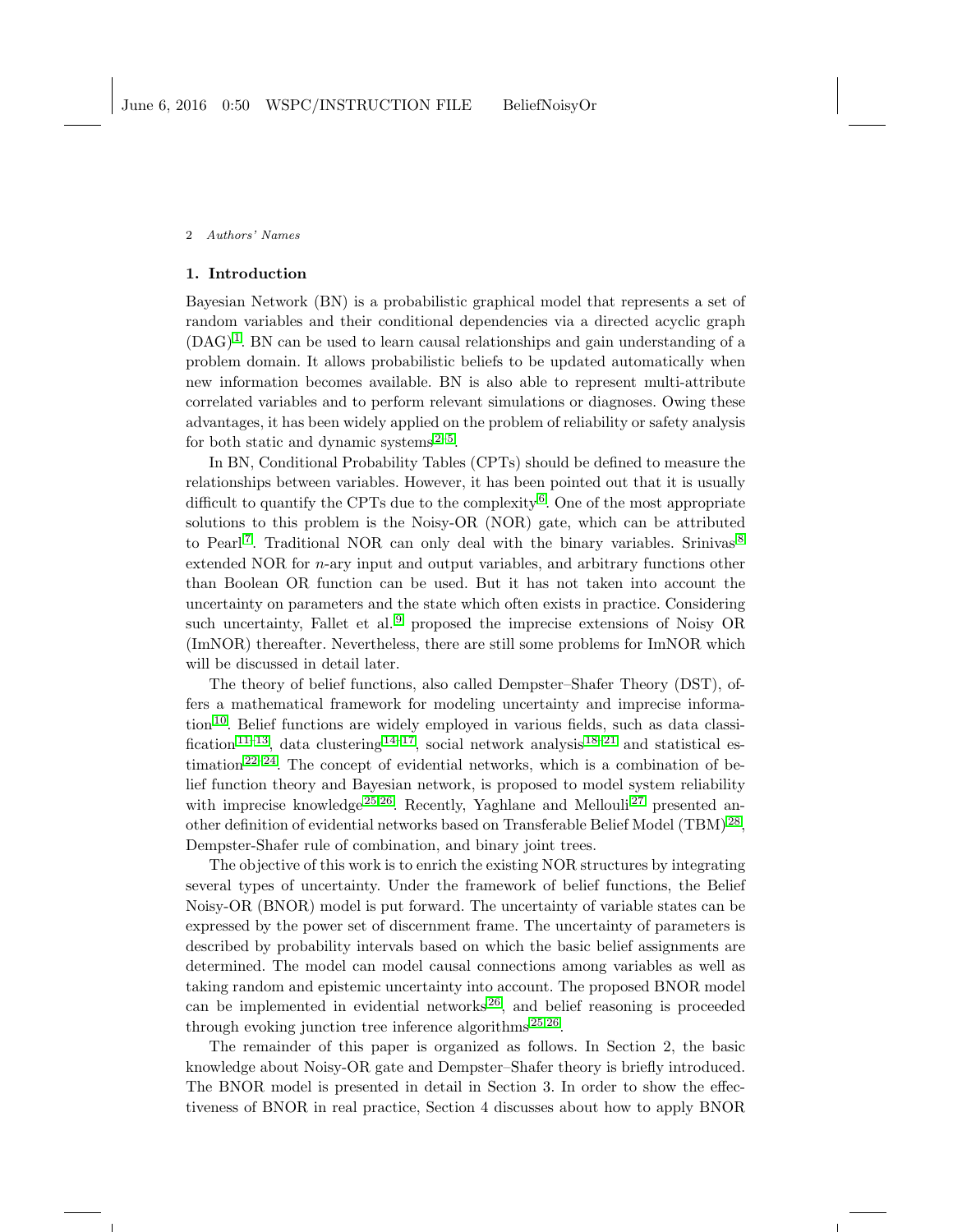on the problem of network reliability evaluation. Conclusions are drawn in the final section.

### 2. Background

In this section some related preliminary knowledge will be presented. The definition of Noisy-OR gate will be described first, then some basis of belief function theory will be recalled.

### 2.1. Noisy-OR model

The Noisy-OR structure was introduced by Pearl<sup>[7](#page-22-4)</sup> to reduce the elicitation effort in building a Bayesian network. The general properties of the Noisy-OR function and its generalizations were captured by Heckerman and Breese [29](#page-24-5) in their definition of causal independence.



<span id="page-2-0"></span>Fig. 1. The causal connections network.

Let us consider a binary variable Y with n binary parent variables  $X_i$  (see Fig-ure [1-](#page-2-0)a). These variables can be either "True" (T) or "False" (F). Each  $X_i$  exerts its influence on  $Y$  independently. To build a Bayesian network,  $X$  must be associated with a probability distribution  $p(Y|X_1, \dots, X_n)$ . The number of independent parameters included in the complete specification of  $p(Y|X_1, \dots, X_n)$  is  $2^n$ . The Noisy-OR function is an attractive way where we can use fewer parameters to specify  $p(Y|X_1, \dots, X_n)$ . The idea is to start with n probability values  $p_i$ , which is the probability that  $\{Y = T\}$  conditional on  $\{X_i = T\}$  and  $\{X_j = F\}$  for  $j \neq i$ , *i.e.*,

$$
p_i = p\left\{Y = T \middle| X_i = T, \{X_j = F\}_{j=1, j\neq i}^n\right\}.
$$
 (1)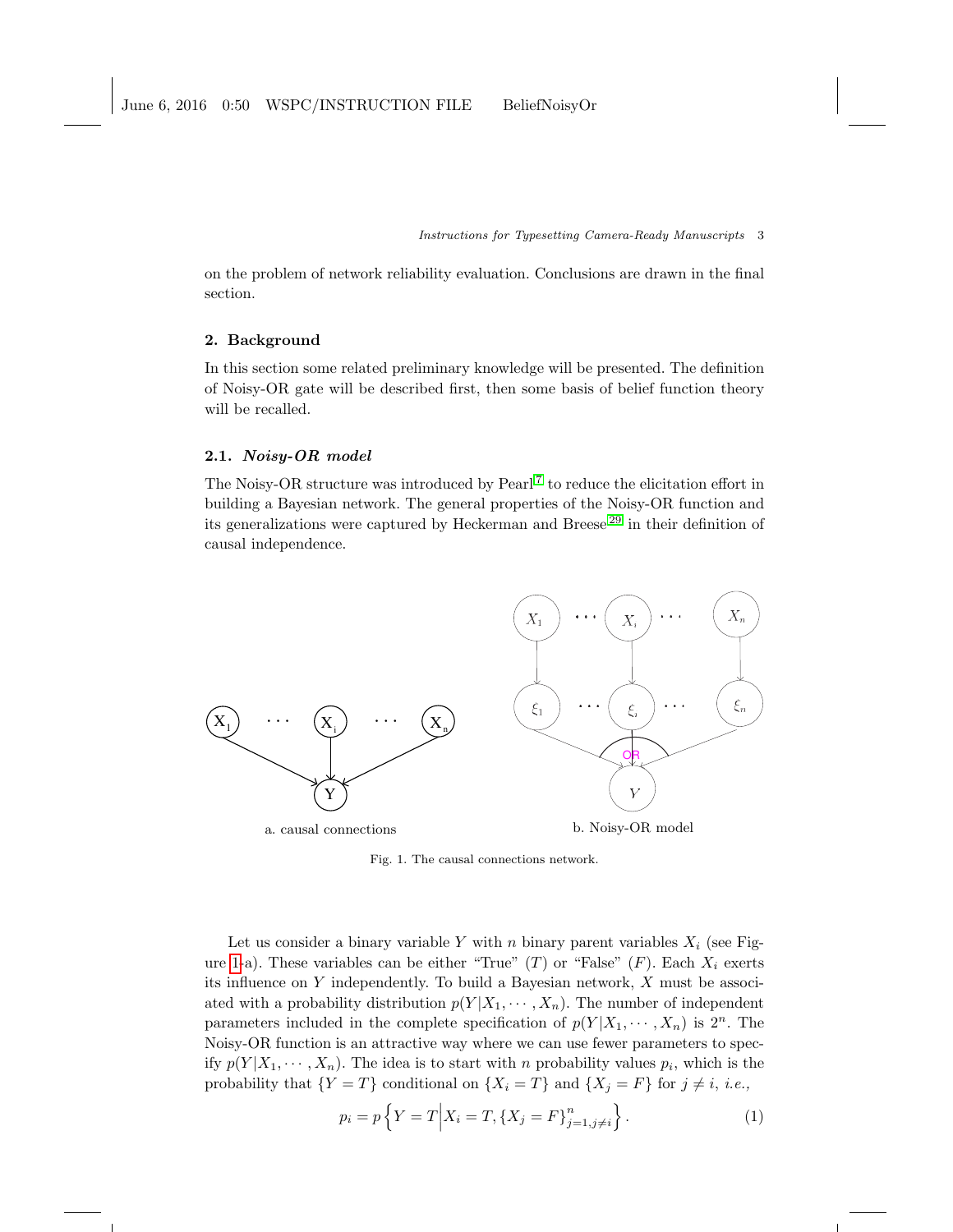Probability  $p_i$  is often called "link probability" and illustrates the fact that the causal dependency between  $X_i$  and Y can be inhibited. If the state of variable  $X_i$ is T, then there is chance  $1-p_i$  that it is flipped to F; If  $X_i$  is F, then it stays with *F*. Denote the result of flipping (or not)  $X_i$  by  $\xi_i$ ,  $i = 1, 2, \dots, n$  (see Figure [1-](#page-2-0)b), then

$$
p(Y = \alpha | X_1, X_2, \cdots, X_n) = \sum_{\alpha_1 \vee \cdots \vee \alpha_n = \alpha} p(\xi_1 = \alpha_1 | X_1) \cdots p(\xi_n = \alpha_n | X_n), \qquad (2)
$$

where the values of  $\alpha, \alpha_i$  are either T or F. A Noisy-OR function is thus a disjunction of "noisy" versions of  $X_i^{30}$  $X_i^{30}$  $X_i^{30}$ . Let  $\mathbf{X}_T$  be the set of  $X_i$  whose state is "True", and  $X_F$  be the set of  $X_i$  which are "False". The distribution of Y conditional on  $X_1, X_2, \cdots, X_n$  is

$$
p(Y = T | X_1, X_2, \cdots, X_n) = 1 - \prod_{i:X_i \in \mathbf{X}_T} (1 - p_i).
$$
 (3)

We can see the number of independent parameters required for the conditional probability function is reduced from  $2^n$  to  $2n^{31}$  $2n^{31}$  $2n^{31}$ . The following example shows how to create CPTs by the use of NOR gate.

Example 1. Let us consider the Alarm System (see Figure [2\)](#page-4-0). Both a burglar (B) and an earthquake  $(E)$  can set the alarm  $(A)$  off but neither always do so. The mechanism of the burglar and earthquake is different, thus they can be regarded as independent causes. Variable  $B^{'}$  (respectively,  $E^{'}$ ) describes the result after flipping (or not) of B (respectively, E). Assume all variables are binary with values  $\{T, F\}$ , where  $T$  represents the corresponding event happens, while  $F$  means not.

Apparently,  $A$  is  $F$  only if both the occurrence of burglar and earthquake do not evoke the alarm due to inhibition. Using the Noisy-OR model, we can get,

<span id="page-3-0"></span>
$$
p(A = F|B, E) = \prod_{i \in \mathbf{X}_T} (1 - p_i),
$$
\n(4)

The conditional probability on  ${A = T}$  can be obtained easily:

<span id="page-3-1"></span>
$$
p(A = T|B, E) = 1 - \prod_{i \in X_T} (1 - p_i).
$$
 (5)

The following CPT can be got using Eqs. [\(4\)](#page-3-0) and [\(5\)](#page-3-1).

## 2.2. Belief function theory

To apply the theory of belief functions, we consider a set of  $q$  mutually exclusive  $\&$ exhaustive elements, called the frame of discernment, defined by

$$
\Theta = \{\theta_1, \theta_2, \cdots, \theta_q\}.
$$
\n<sup>(6)</sup>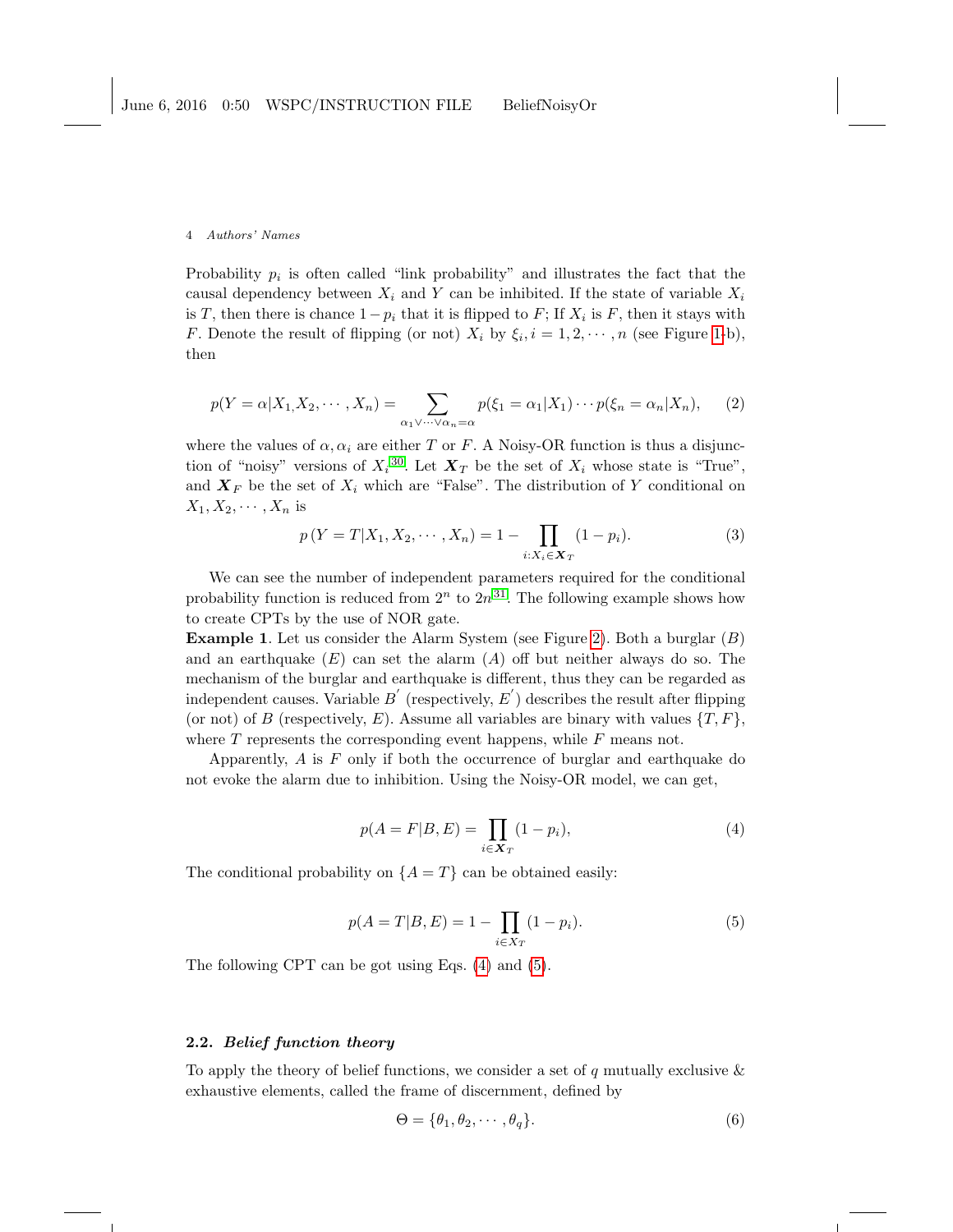|                 | rasie 1, 1110 conditional prostation |   |                                                                                   |                                          |            |                    |                                                                                    |  |  |
|-----------------|--------------------------------------|---|-----------------------------------------------------------------------------------|------------------------------------------|------------|--------------------|------------------------------------------------------------------------------------|--|--|
|                 | B                                    | E |                                                                                   |                                          | $A=T$      |                    | $A = F$                                                                            |  |  |
|                 | T                                    | T |                                                                                   |                                          |            |                    | $1-(1-p_1)(1-p_2)$ $(1-p_1)(1-p_2)$                                                |  |  |
|                 | T                                    | F |                                                                                   |                                          | $p_1$      |                    | $1 - p_1$                                                                          |  |  |
|                 | F                                    | T |                                                                                   |                                          | $p_2$      |                    | $1-p_2$                                                                            |  |  |
|                 | F                                    | F |                                                                                   |                                          | 0          |                    |                                                                                    |  |  |
| Burglar Trigger | Burglar                              |   | $\boldsymbol{B}$<br>$P_1$<br>$\boldsymbol{B}'$<br>OR<br>Alarm<br>$\boldsymbol{A}$ | $\cal E$<br>$p_{2}$<br>$\boldsymbol{E'}$ | Earthquake | Earthquake Trigger | $p(B = T   B = T) = 0.8 \triangleq p_1$<br>$p(E = T   E = T) = 0.9 \triangleq p_1$ |  |  |

Instructions for Typesetting Camera-Ready Manuscripts 5

Table 1. The conditional probability table.

<span id="page-4-0"></span>Fig. 2. The alarm network.

Let X be a variable taking values in  $\Theta$ . The function  $m: 2^{\Theta} \to [0, 1]$  is said to be the basic belief assignment (bba) on  $2^{\Theta}$ , if it satisfies:

$$
\sum_{A \subseteq \Theta} m(A) = 1,\tag{7}
$$

and

<span id="page-4-1"></span>
$$
m(\emptyset) = 0.\t\t(8)
$$

The constraint on  $\emptyset$  defined by Eq. [\(8\)](#page-4-1) is not mandatory. It assumes that one and only one element in  $\Theta$  is true (closed-world assumption). In the case where  $m(\emptyset) \neq 0$ , the model accepts that none of the elements could be true (open-world assumption)<sup>[28](#page-24-4)</sup>. The closed-world assumption is accepted hereafter. Every  $A \in 2^{\Theta}$ such that  $m(A) > 0$  is called a focal element. Uncertain and imprecision knowledge about the actual value of X can be represented by a bba distributed on  $2^{\Theta}$ :

$$
\mathbf{M}_X = [m(A_1), m(A_2), \cdots, m(A_{2^q-1})], \tag{9}
$$

where  $A_1, A_2, \cdots, A_{2^q-1}$  are the elements of  $2^{\Theta}$  arranged by natural order.

The credibility and plausibility functions are derived from a bba  $m$  as in Eqs. [\(10\)](#page-4-2) and [\(11\)](#page-5-0).

<span id="page-4-2"></span>
$$
Bel(A) = \sum_{B \subseteq A} m(B), \quad \forall A \subseteq \Theta,\tag{10}
$$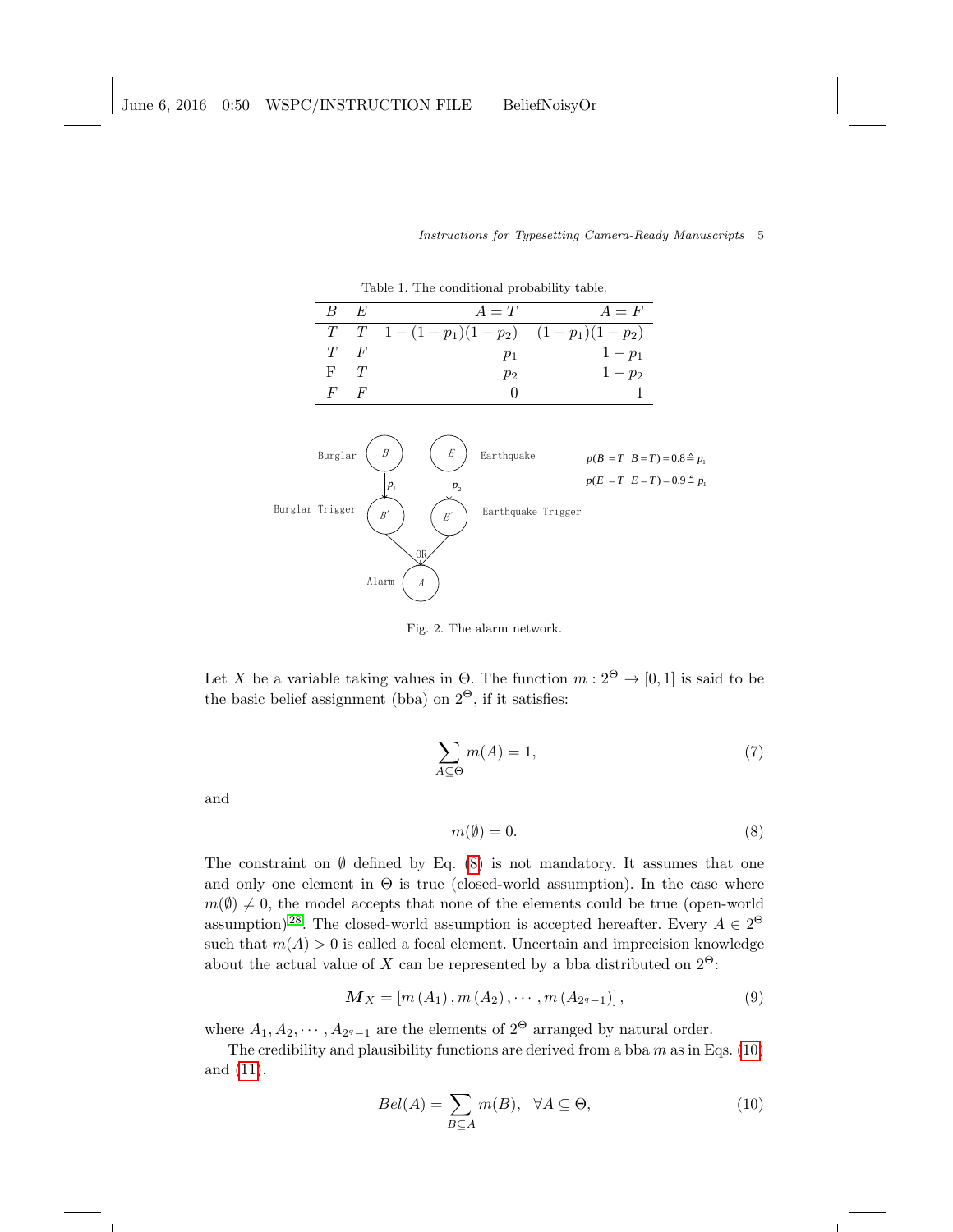<span id="page-5-0"></span>
$$
Pl(A) = \sum_{B \cap A \neq \emptyset} m(B), \ \ \forall A \subseteq \Theta.
$$
 (11)

 $Bel(A)$  measures the minimal belief on A justified by available information on  $B(B \subseteq A)$ , while  $Pl(A)$  is the maximal belief on A justified by information on B which are not contradictory with  $A(A \cap B \neq \emptyset)$ . The bba can be recovered from credibility functions through the fast Möbius transformations  $32$ :

<span id="page-5-2"></span>
$$
m(A) = \sum_{B \subseteq A} (-1)^{|A-B|} Bel(B), \forall A \subseteq \Theta
$$
\n(12)

The relations between Bel and Pl can be established as follows:

$$
Bel(A) = 1 - Pl(\overline{A}), \quad Pl(A) = 1 - Bel(\overline{A}), \tag{13}
$$

where  $\overline{A}$  denotes the complementary set of A. Bel( $\overline{A}$ ) is often called the doubt in A. Let  $Pr(A)$  denote the probability of the hypothesis A, it is easy to get:

<span id="page-5-1"></span>
$$
Bel(A) \le Pr(A) \le Pl(A). \tag{14}
$$

Probability  $Pr(A)$  belongs to the interval  $[Bel(A), Pl(A)]$  but its exact value remains unknown. The bounding property [\(14\)](#page-5-1) has been well defined in the work of Shafer<sup>[10](#page-23-2)</sup>.

Ferson et al.<sup>[33](#page-24-9)</sup> argued that each Dempster-Shafer structure specifies a unique probability-box (p-box), and that each p-box specifies an equivalent class of Dempster-Shafer structure<sup>[26](#page-24-2)</sup>. P-boxes are sometimes considered as a granular approach of imprecise probabilities  $34$ , which are arbitrarily sets of probability distributions. Probability interval  $[P(A), \overline{P}(A)]$ , which is the restricted case of p-box<sup>[26](#page-24-2)</sup>, can also be used to describe the imprecision of a probability measure. The relation between a probability interval and a bba can be directly obtained [26](#page-24-2):

$$
[\underline{P}(A), \overline{P}(A)] = [Bel(A), Pl(A)]. \tag{15}
$$

Belief functions can be transformed into probability distribution functions by Smets method <sup>[36](#page-24-11)</sup>, where each mass of belief  $m(A)$  is equally distributed among the elements of A. This leads to the concept of pignistic probability, BetP. For all  $\theta_i \in \Theta$ , we have

<span id="page-5-3"></span>
$$
BetP(\theta_i) = \sum_{A \subseteq \Theta | \theta_i \in A} \frac{m(A)}{|A|(1 - m(\emptyset))},\tag{16}
$$

where  $|A|$  is the cardinality of set A (number of elements of  $\Theta$  in A). Pignistic probabilities can help us make a decision.

#### 3. Belief Noisy-OR model

We start with the discussion of the uncertainty problem in NOR model. One of the existing approaches to express the uncertain information in NOR is the ImNOR model proposed by Fallet et al.<sup>[9](#page-23-1)</sup>. We will analyze the drawbacks of ImNOR and present a new NOR gate using the theory of belief functions.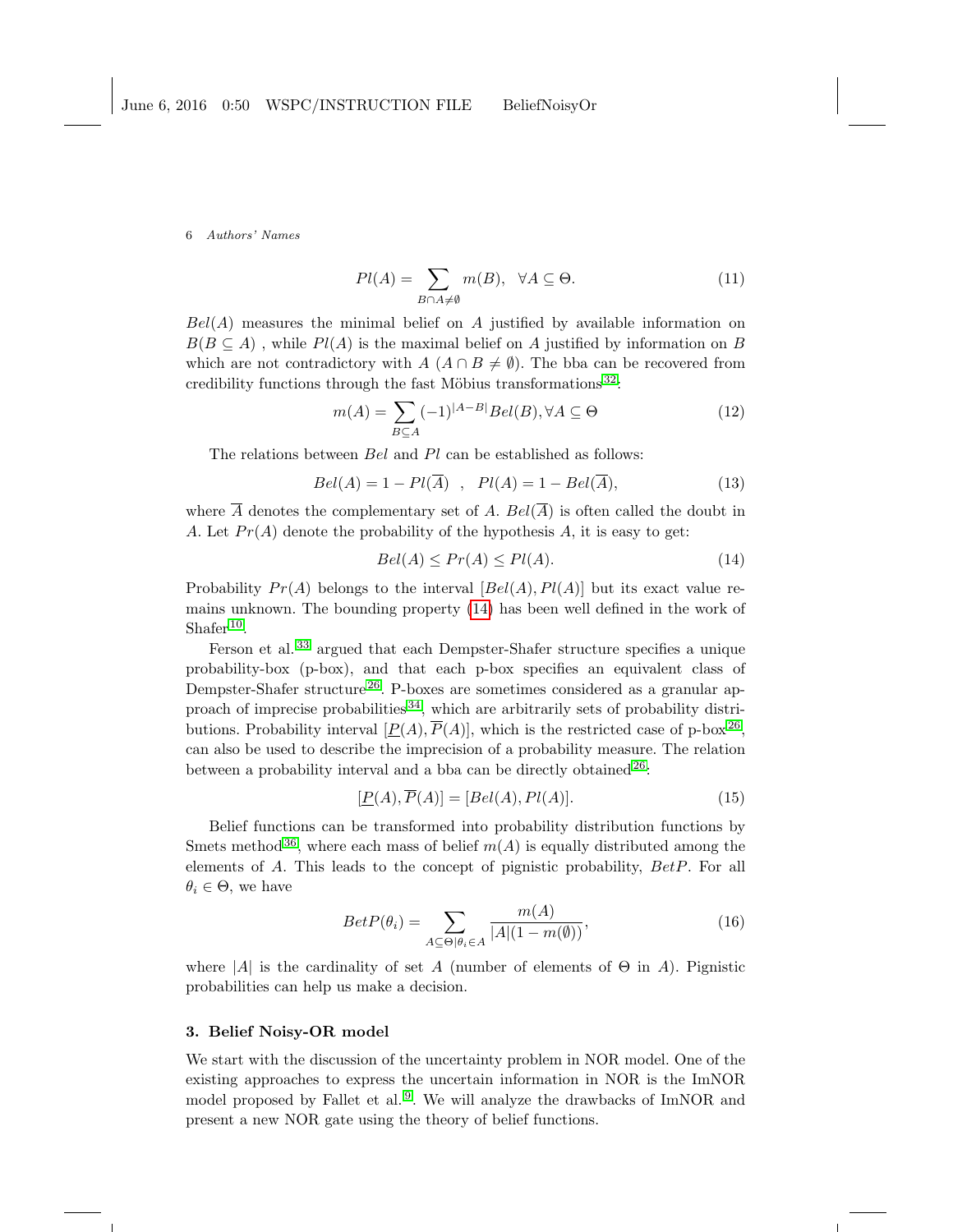### 3.1. The uncertainty problem in NOR structure

From an industrial point of view, it is classically accepted that observations made on the system are partially realized  $35$ . For example, it is difficult to determine whether an earthquake has happened, especially when the magnitude is small and the hypo-center is deep. In such a case, there is some uncertainty on the state of boolean parent variables and it is intuitive for experts to give a positive belief on the ignorant modality  $\{T, F\}$ . Simon and Weber<sup>[26](#page-24-2)</sup> have investigated a solution based on evidential network and the theory of belief functions to take into account the uncertainty on the state of binary parent variables in AND/OR gates. Simon et al. [25](#page-24-1) combined belief function theory with Bayesian reasoning to deal with this type of epistemic uncertainty. Based on Simon and Weber's modelling formalization, Fallet et al. [9](#page-23-1) proposed imprecise extensions of the Noisy-OR (ImNOR) structure to deal with the uncertainty on the state of variables and link probabilities.

ImNOR describes the uncertainty on variable state and link probabilities separately by calculating the lower bounds of the conditional probability  $P(X|Pa(X))$ , where  $Pa(X)$  denotes the parent nodes of X. Consider the causal network shown in Figure [1-](#page-2-0)a. As before, the discernment frame of each variable is  $\{T, F\}$ , and each  $X_i$  is interpreted as an independent "cause" of Y. We can express our epistemic uncertainty on variables' state by assigning the basic belief to ignorant modality  $\{T, F\}$ . This modality indicates that the variable is exclusively in  $\{T\}$  or  $\{F\}$  state without distinguishing exactly in which state it is <sup>[9](#page-23-1)</sup>. Different from Noisy-OR model, in ImNOR, each active  $X_i$  can evoke Y with unknown probability  $p_i \in [p_{iL}, p_{iU}]$ , where  $p_{iU} - p_{iL}$  measures the degree of uncertainty on our knowledge of inhibition. Fallet provided us the formulas (see Eqs.  $(17)–(19)$  $(17)–(19)$  $(17)–(19)$ ) to calculate the conditional belief mass functions<sup>[1](#page-6-2)</sup>:

<span id="page-6-0"></span>
$$
m(Y = \{T\}|X_1, X_2, \cdots, X_n) = 1 - \prod_{\{i:X_i = \{T\}\}} (1 - p_{iL}),
$$
\n(17)

<span id="page-6-3"></span>
$$
m(Y = \{F\}|X_1, X_2, \cdots, X_n) = \prod_{\{i:X_i = \{T\}\}} (1 - p_{iU}) \prod_{\{i:X_i = \{T, F\}\}} (1 - p_{iU}), \quad (18)
$$

<span id="page-6-1"></span>
$$
m(Y = \{T, F\} | X_1, X_2, \cdots, X_n) = \prod_{\{i: X_i = \{T\}\}} (1 - p_{iL}) - \prod_{\{i: X_i = \{T\}\}} (1 - p_{iU}) \prod_{\{i: X_i = \{T, F\}\}} (1 - p_{iU}).
$$
\n(19)

From Eq. [\(17\)](#page-6-0), we can get:

$$
m(Y = \{T\}|X_1 \cdots X_k = \{T, F\} \cdots X_n) = 1 - \prod_{\{i: X_i = \{T\}, i \in \{1, 2, \cdots, k-1, k+1, \cdots, n\}\}} (1 - p_{iL}),
$$
\n(20)

<span id="page-6-2"></span><sup>&</sup>lt;sup>1</sup>As the belief functions are defined on the power set of discernment frame, we use  $\{T\}$  ( $\{F\}$ ) instead of  $T(F)$  to denote variable state here.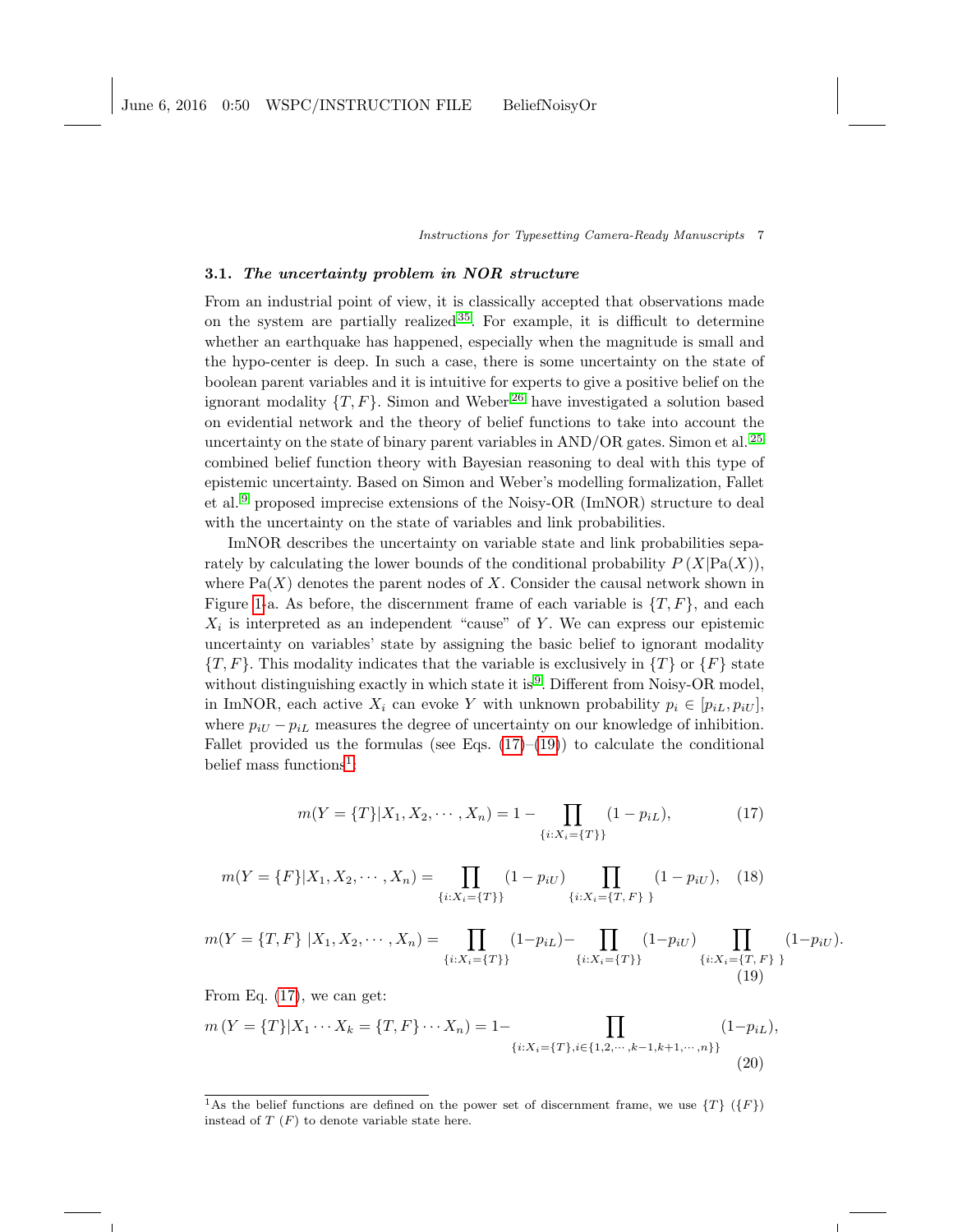and

$$
m(Y = \{T\}|X_1 \cdots X_k = \{F\} \cdots X_n) = 1 - \prod_{\{i: X_i = \{T\}, i \in \{1, 2, \cdots, k-1, k+1, \cdots, n\}\}} (1 - p_{iL}).
$$
\n(21)

It can be seen that the belief on the proposition that "variable Y is  $\{T\}$ " does not change when some prior precise information about the parent variables becomes available (The state of  $X_k$  changes from  $\{T, F\}$  to  $\{T\}$ ):

$$
m(Y = \{T\}|X_1, \cdots, X_i = \{T, F\}, \cdots X_n) = m(Y = \{T\}|X_1, \cdots, X_i = \{F\}, \cdots, X_n).
$$
\n(22)

Besides, there is another defect for the above method when calculating the belief mass on the conditional events where there is no working components  $(X_i \neq T, i =$  $1, 2, \dots, n$ . For example, when we want to know

$$
m(Y|X_i = \{F\}, i = 1, 2, \cdots, n-1, X_n = \{T, F\}),
$$

the following conditional belief mass functions can be got by Eq. [\(18\)](#page-6-3):

$$
m(Y = \{F\}|X_i = \{F\}, i = 1, 2, \cdots, n - 1, X_n = \{T, F\}) = 1 - P_{nU},
$$
\n(23)

$$
m(Y = \{F\}|X_i = \{\text{T,F}\}, i = 1, 2, \cdots, n-1, X_n = \{T, F\}) = P_{nU}.
$$
 (24)

As can be seen, the lower bound of probability  $p_n$ ,  $p_{nL}$ , has no effect on the final results. That is to say, the conditional belief mass assignment remains unchanged once the upper bound of  $p_n$  is fixed no matter how long the uncertain interval is. This is against our common sense. Since the length of the interval measures the degree of uncertainty on the available information, the longer the interval is, more mass value should be given to the ignorant state  $\{T, F\}.$ 

## 3.2. Belief Noisy-OR structure

We introduce here the Belief Noisy-OR structure to express the epistemic uncertainty on the state of the variables and link probabilities at the same time. Consider the causal network where  $X_i$ ,  $i = 1, 2, \dots, n$  are the parents of Y (Figure [1-](#page-2-0)a).

Let us first discuss the uncertainty on link probability  $p_i$ . This parametric uncertainty can be modeled by an interval  $[p_{iL}, p_{iU}],$  with  $0 \leq p_{iL} \leq p_i \leq p_{iU} \leq 1$ . Thus the inhibition probability interval of  $X_i$  is  $[1-p_{iU}, 1-p_{iL}]$ . In order to use evidential reasoning, the probability intervals should be transformed to belief function structures. For convenience, *n* auxiliary variables,  $X'_i$ ,  $i = 1, 2, \dots, n$  are introduced to represent the result of flipping or not  $X_i$ . From the boundary property of belief functions  $(Eq. (14))$  $(Eq. (14))$  $(Eq. (14))$ , we can get

$$
Bel(X'_{i} = \{T\}|X_{i} = \{T\}) = p_{iL},
$$
\n(25)

$$
Pl(X'_{i} = \{T\}|X_{i} = \{T\}) = p_{iU},
$$
\n(26)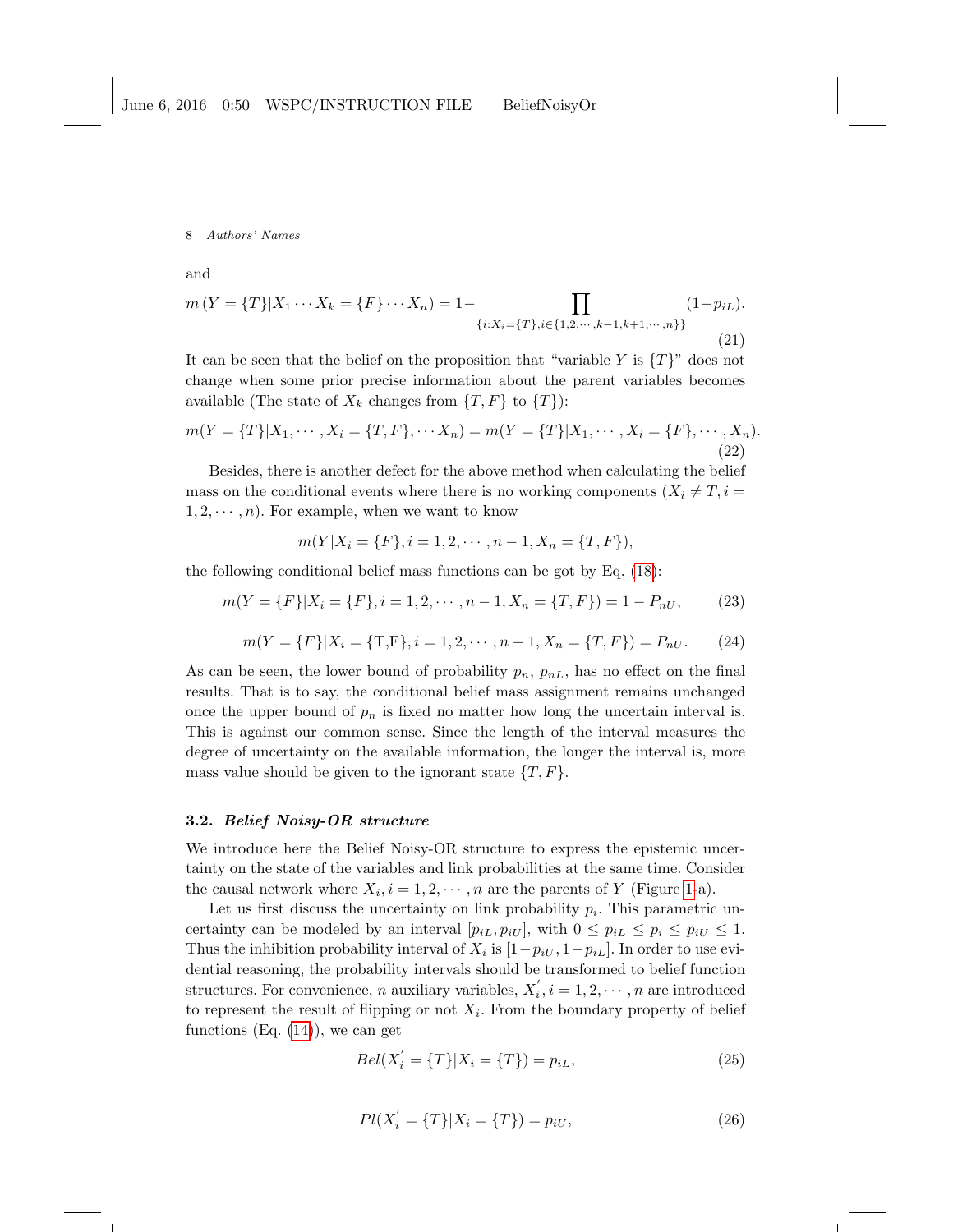The associated belief mass distribution can be easily determined by Eq. [\(12\)](#page-5-2). The corresponding conditional bba in  $2^{\Theta}$  can be defined as:

<span id="page-8-1"></span>
$$
m(X'_{i} = \{T\}|X_{i} = \{T\}) = Bel(X'_{i} = \{T\}|X_{i} = \{T\}) = p_{iL},
$$
\n(27)

$$
m(X'_{i} = \{F\}|X_{i} = \{T\}) = Bel(X'_{i} = \{F\}|X_{i} = \{T\})
$$
\n(28)

$$
= 1 - Pl(X_i^{'} = \{T\}|X_i = \{T\})
$$
\n(29)

<span id="page-8-0"></span>
$$
=1-p_{iU},\t\t(30)
$$

and

<span id="page-8-2"></span>
$$
m(X'_{i} = \{T, F\} | X_{i} = \{T\}) = p_{iU} - p_{iL},
$$
\n(31)

where Eq. [\(29\)](#page-8-0) is obtained by the relation between Bel and Pl. Eqs. [\(27\)](#page-8-1)–[\(31\)](#page-8-2) express the uncertain knowledge of link probabilities and variable states together in the form of belief mass distributions.

When  $X_i = \{F\}$ , Y is sure to stay in state  $\{F\}$ . Thus the bba conditioned  $X_i = \{F\}$  is easy to determine:

$$
m(X'_{i} = \{T\}|X_{i} = \{F\}) = 0,
$$
\n(32)

$$
m(X'_{i} = \{F\}|X_{i} = \{F\}) = 1,
$$
\n(33)

$$
m(X'_{i} = \{T, F\}|X_{i} = \{F\}) = 0.
$$
\n(34)

However, the bba on the condition  $X_i = \{T, F\}$  is more complicated. The following equations with unknown parameters  $\alpha, \beta, \gamma$  ( $\alpha + \beta + \gamma = 1$ ) are first given, and then the methods for designing the three parameters will be discussed later.

<span id="page-8-3"></span>
$$
m(X'_{i} = \{T\}|X_{i} = \{T, F\}) = \alpha,
$$
\n(35)

$$
m(X'_{i} = \{F\}|X_{i} = \{T, F\}) = \beta,
$$
\n(36)

<span id="page-8-4"></span>
$$
m(X'_{i} = \{T, F\}|X_{i} = \{T, F\}) = \gamma.
$$
\n(37)

Eqs. [\(35\)](#page-8-3)–[\(37\)](#page-8-4) show that in BNOR, the belief on the uncertain state  $X_i = \{T, F\}$ may be flipped into all the possible states by different ratios. Parameters  $\alpha, \beta, \gamma$  are adjustable.

Generally, the values of  $\alpha, \beta, \gamma$  can be given by the proportions of belief mass on  $X_i = \{T, F\}$  which may be transferred to  $X_i = \{T\}$  (noted by  $\lambda_1, 0 \leq \lambda_1 \leq 1$ ),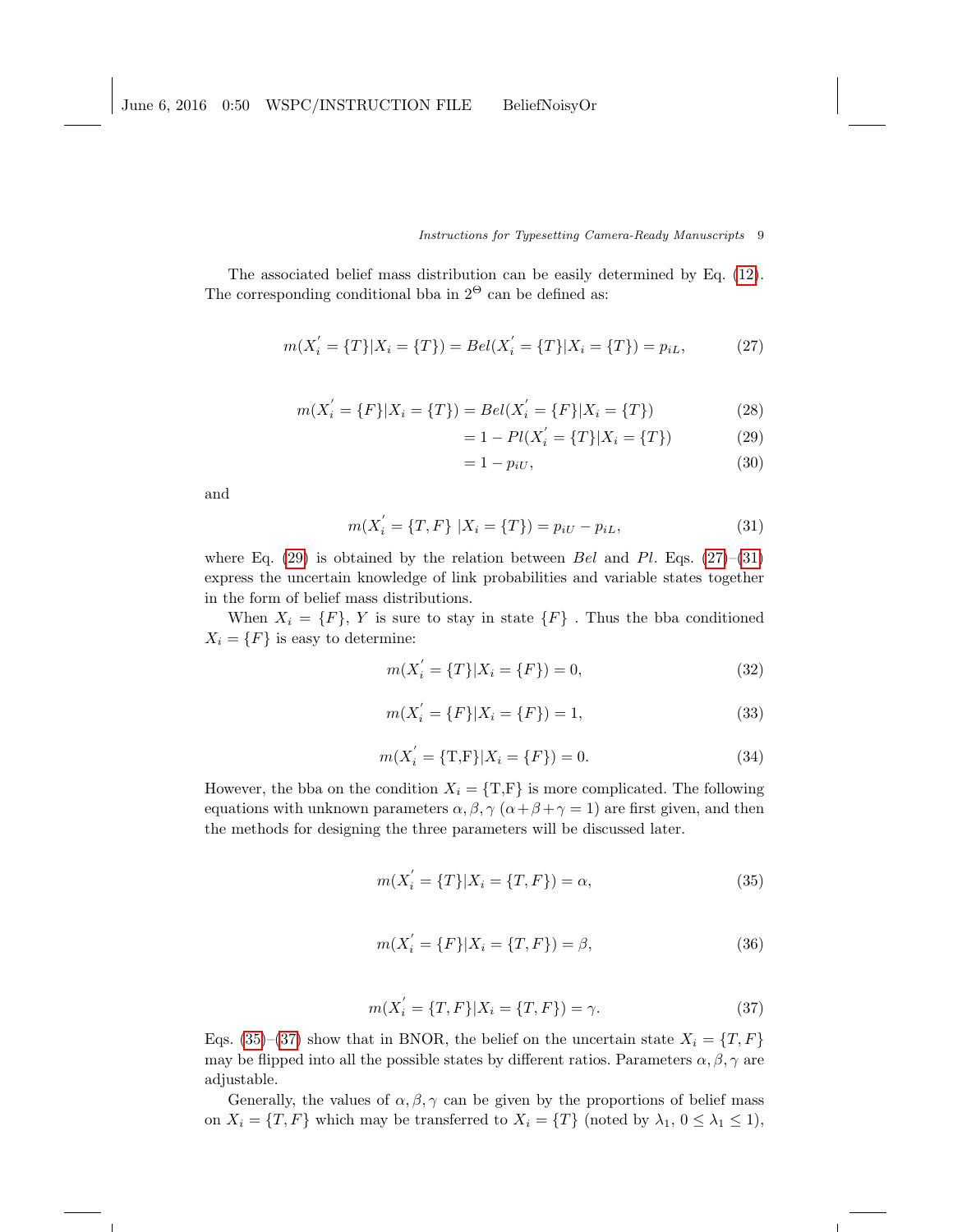$X_i = \{F\}$  (noted by  $\lambda_2, 0 \leq \lambda_2 \leq 1$ ) and  $X_i = \{T, F\}$  (noted by  $\lambda_3, 0 \leq \lambda_3 \leq 1$ )  $(\lambda_1+\lambda_2+\lambda_3=1)$  respectively:

$$
\alpha = \lambda_1 m(X_i' = \{T\}|X_i = \{T\}) = \lambda_1 p_{iL},\tag{38}
$$

$$
\beta = \lambda_1 m(X'_i = \{F\}|X_i = \{T\}) + \lambda_2 = \lambda_1 (1 - p_{iU}) + \lambda_2, \tag{39}
$$

<span id="page-9-0"></span>
$$
\gamma = \lambda_1 m(X_i' = \{T, F\}|X_i = \{T\}) + \lambda_3 = \lambda_1 (p_{iU} - p_{iL}) + \lambda_3. \tag{40}
$$

Parameter  $\lambda_3$  in Eq. [\(40\)](#page-9-0) indicates the uncertainty on the state of  $X_i$ , and it should be in direct proportion to  $m(X_i = \{T, F\}) \triangleq \eta$ . It is easy to know that if  $\eta \neq 0$ ,  $\lambda_3 \neq 0$ . For simplicity, let  $\lambda_3 = \eta$  and  $\lambda_1 = \lambda$ ,  $\lambda_2 = 1 - \lambda - \eta$ , then,

<span id="page-9-1"></span>
$$
\alpha = \lambda m(X_i' = \{T\}|X_i = \{T\}) = \lambda p_{iL},\tag{41}
$$

$$
\beta = \lambda m(X'_i = \{F\}|X_i = \{T\}) + (1 - \lambda - \eta) = \lambda(1 - p_{iU}) + (1 - \lambda - \eta), \quad (42)
$$

<span id="page-9-2"></span>
$$
\gamma = \lambda m(X_i' = \{T, F\}|X_i = \{T\}) + \eta = \lambda (p_{iU} - p_{iL}) + \eta.
$$
 (43)

This is similar to the optimistic coefficient method in the decision theory. So we call this general approach Optimistic coefficient-BNOR (OCBNOR), where  $\lambda$  ( $0 \leq \lambda \leq$ 1) is the optimistic coefficient.

Note that Eqs.  $(41)$ – $(43)$  propagate the uncertainty on variable state and link probabilities simultaneously. The ignorant modality  $\Theta = \{T, F\}$  represents the uncertainty on the state and the belief mass assignment  $m(X_i'|X_i)$  deals with the uncertain information of link probabilities.

Different  $\lambda$  values can be set to obtain results under various requirements. For instance, if we want to make an optimistic decision, the belief to  $X_i = \{T, F\}$  could transferred to  $X_i' = \{T\}$  as most as possible. Let  $\lambda = 1$ , then

$$
\alpha = p_{iL}, \beta = 1 - p_{iU} - \eta, \gamma = p_{iU} - p_{iL} + \eta. \tag{44}
$$

This structure is called Optimistic Belief Noisy-OR (OBNOR). By contrary, when a pessimistic decision is required, all the belief on  $X_i = \{T, F\}$  could transferred to the child state  $X'_{i} = \{F\}$ , thus

$$
\alpha = 0, \beta = 1 - \eta, \gamma = \eta,\tag{45}
$$

we call this model Pessimistic Belief Noisy-OR (PBNOR).

The decision-makers can make a compromise between optimism and pessimism. According to the idea of pignistic probability transformation [36](#page-24-11), the belief on the subsets of the discernment framework should be given to the single elements equally. Then we can get: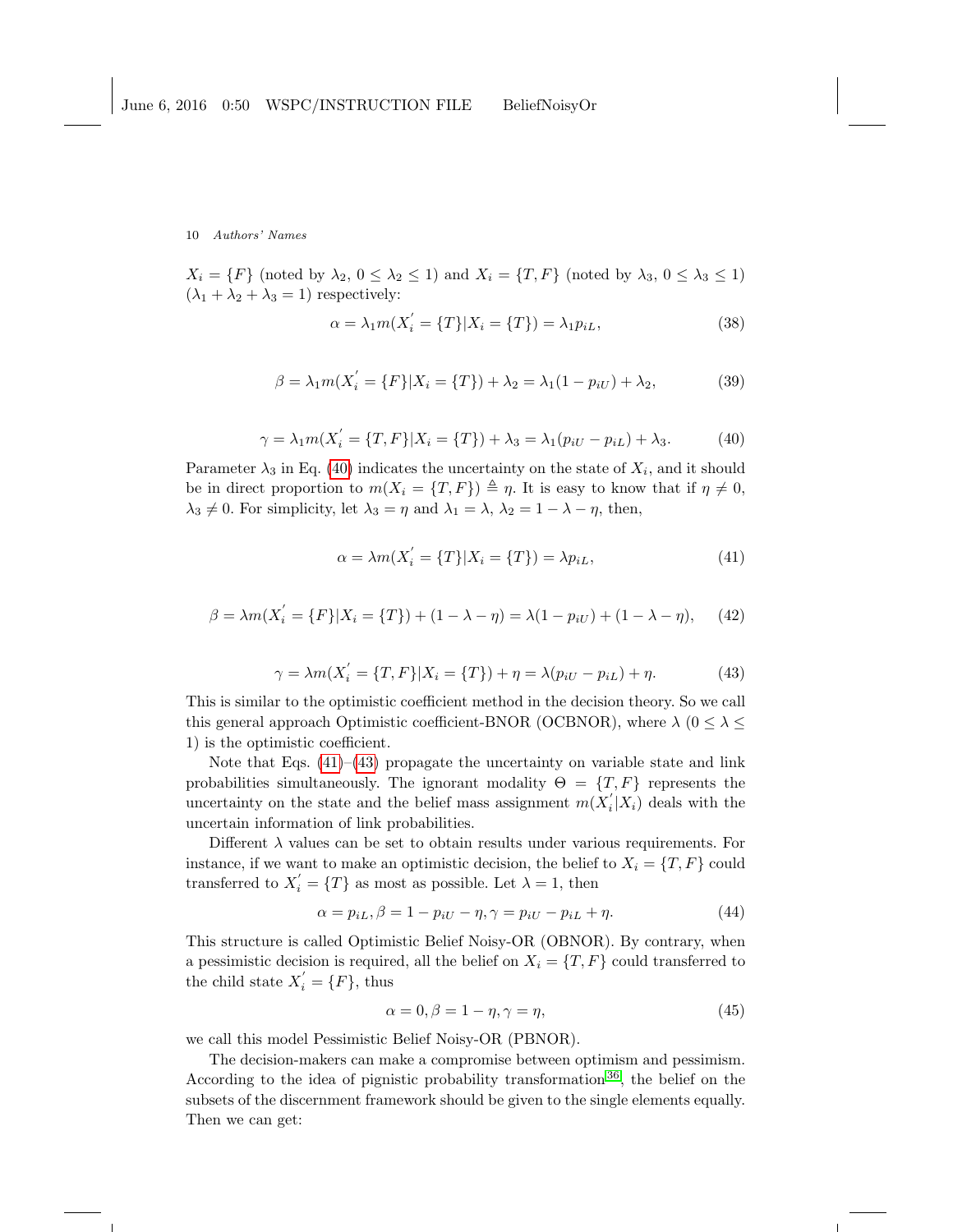$$
\alpha = \frac{1}{2}m(X_i' = \{T\}|X_i = \{T\}) = \frac{1}{2}p_{iL},\tag{46}
$$

$$
\beta = \frac{1}{2}m(X_i' = \{F\}|X_i = \{T\}) + \frac{1}{2} - \eta = \frac{1}{2}(1 - p_{iU}) + \frac{1}{2} - \eta,
$$
 (47)

$$
\gamma = \frac{1}{2}m(X_i' = \{T, F\}|X_i = \{T\}) + \eta = \frac{1}{2}(p_{iU} - p_{iL}) + \eta.
$$
 (48)

BNOR with the above  $\alpha, \beta, \gamma$  is called Temperate Belief Noisy-OR (TBNOR) model. It is easy to see that OBNOR, PBNOR and TBNOR are special cases of OCBNOR.

Least Committed Belief Noisy-OR (LC-BNOR), just as the name implies, suggests us that the least committed belief mass function should be selected holding the view that one should never give more belief than justified. It satisfies a form of skepticism, of noncommitment, of conservatism in the allocation of the beliefs<sup>[37](#page-24-13)</sup>. At this time,

$$
\alpha = 0, \beta = 0, \gamma = 1. \tag{49}
$$

### 3.3. From Bayesian Networks to Evidential Networks

In order to apply BNOR structure, it is important to find a relevant model to encode and to propagate the causal relations included in BNOR. Here the evidential network model proposed by Simon and Weber [26](#page-24-2) is taken as a solution to implement BNOR. Similar to BN, evidential networks allow dealing with a lot of variables and modeling the dependencies between variables. From BNOR, the conditional mass distribution

$$
m(Y = {T}|X_i), m(Y = {F}|X_i), m(Y = {T, F}|X_i)
$$

can be established, which plays a similar role as CPTs in Bayesian networks. If the prior belief mass values of the parent nodes  $X_1, \dots, X_n$  are given, then the junction tree inference algorithm can be evoked to calculate the marginal mass distribution of the child node Y. Once the bba of Y is got, the belief and plausibility functions of Y can be obtained accordingly.

## 3.4. The Pignistic probability and decision making

The transferable belief model (TBM) [36](#page-24-11) is an interpretation of the Dempster-Shafer theory of evidence, where beliefs can be held at two levels — credal level and pignistic level. When an agent has to select an optimal action among an exhaustive set of actions, rationality principles lead to the use of a probability measure. Therefore, when a decision has to be made, the bba obtained by BNOR model must be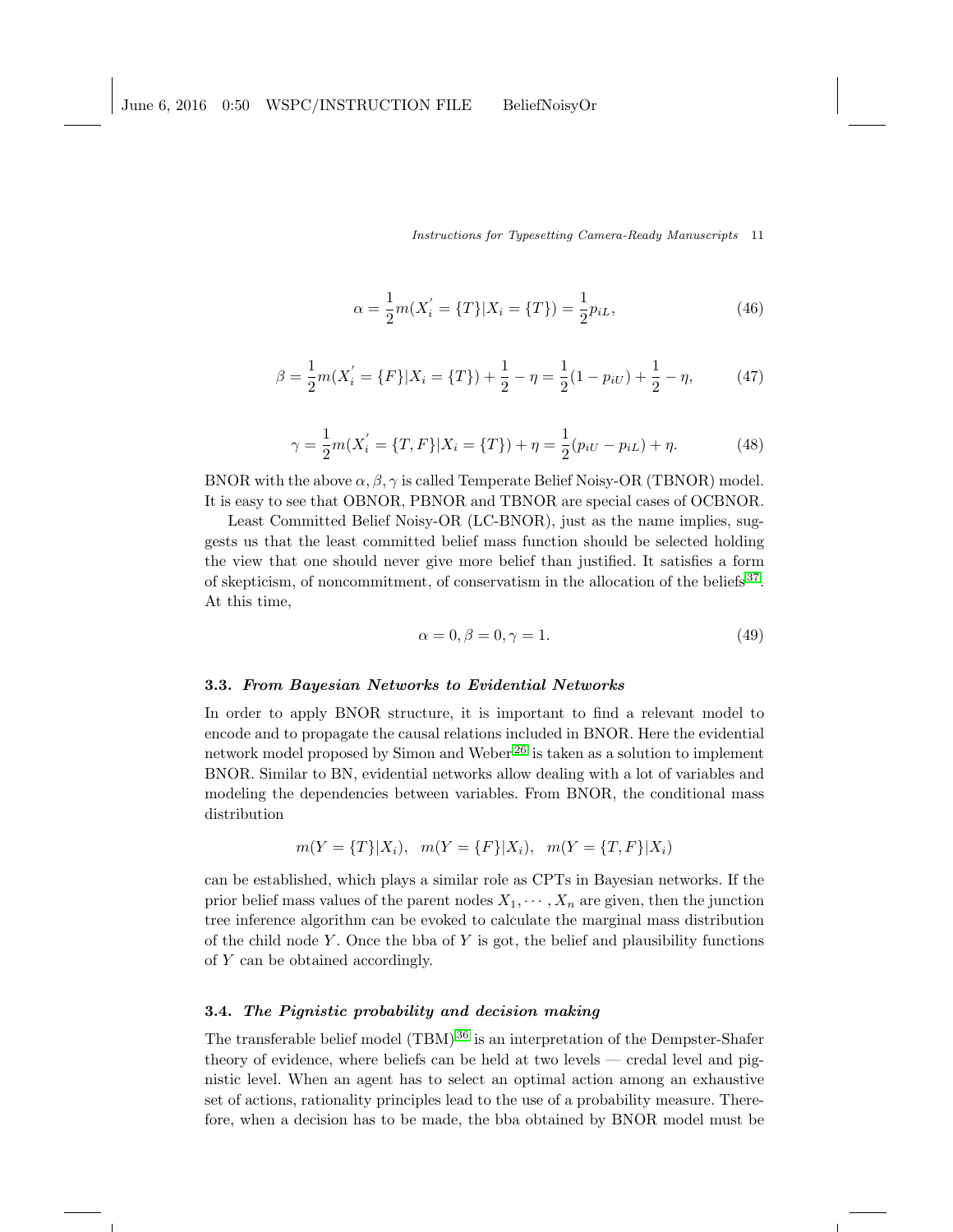transformed into a probability measure [38](#page-24-14). One of the most commonly used trans-formation approaches is Smets method shown in Eq. [\(16\)](#page-5-3). In our cases,  $\Theta = \{T, F\}.$ If the following bba is got,

$$
m(X = \{T\}) = m_1, m(X = \{F\}) = m_2, m(X = \{T, F\}) = m_3,
$$
\n(50)

we can get the following pignistic probability:

<span id="page-11-1"></span>
$$
BetP(X = T) = m_1 + \frac{m_3}{2}, \quad BetP(X = F) = m_2 + \frac{m_3}{2}.
$$
 (51)

If the conditional belief mass functions is obtained,

$$
m(Y = \{T\}|X) = m_1^X, m(Y = \{F\}|X) = m_2^X, m(Y = \{\text{T}, \text{F}\}|X) = m_3^X, \tag{52}
$$

the conditional pignistic probability can be got as follows:

<span id="page-11-2"></span>
$$
BetP(Y = T|X) = m_1^X + \frac{m_3^X}{2}, \quad BetP(Y = F|X) = m_2^X + \frac{m_3^X}{2}.
$$
 (53)

Example 2. Here we use the example of Alarm System again to illustrate the behavior of different BNOR models and ImNOR. The intervals of the link probabilities of burglar and earthquake are  $p_1 \in (0.6, 0.8)$  and  $p_2 \in (0.7, 0.9)$  respectively. The prior distribution of  $B$  and  $E$  are given:

$$
m(B = \{T\}) = 0.4, m(B = \{F\}) = 0.6, m(B = \{T, F\}) = 0,
$$
  

$$
m(E = \{T\}) = 0.3, m(E = \{F\}) = 0.6, m(E = \{T, F\}) = 0.1.
$$

The corresponding BNOR model is shown in Figure [3.](#page-11-0) The conditional mass function  $m(A|B, E)$  based on different BNOR models and ImOR are displayed in Ta-bles [2](#page-13-0)[–4.](#page-14-0) Figure [4](#page-12-0) illustrates the value of  $m(A|B = \{T\}, E = \{T,F\})$  by different schemes. It can be seen that, ImNOR provides a pessimistic decision for  $m(A = \{T\}|\cdot)$ , but an optimistic one for  $m(A = \{F\}|\cdot)$ . This is counter-intuitive as ImNOR holds opposite attitudes towards one event.



<span id="page-11-0"></span>Fig. 3. The Belief Noisy-OR structure for Alarm System.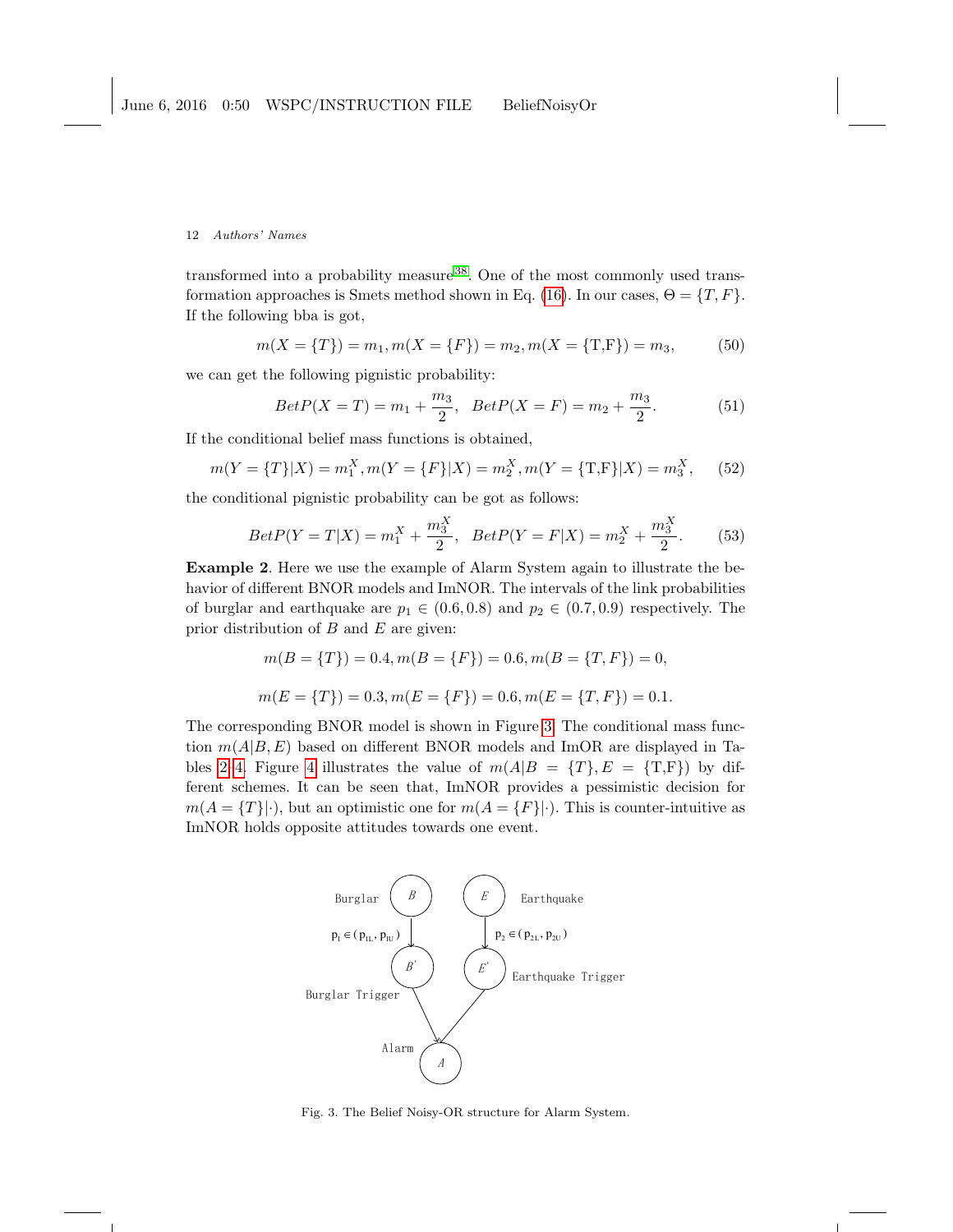From Table [2](#page-13-0) we can see, by the use of ImNOR,

$$
m(A = \{F\}|B = \{T\}, E = \{T\}) = m(A = \{F\}|B = \{T\}, E = \{T, F\}),
$$
(54)

but by BNOR,

<span id="page-12-1"></span>
$$
m(A = \{F\}|B = \{T\}, E = \{T\}) < m(A = \{F\}|B = \{T\}, E = \{T, F\}).
$$
 (55)

Eq. [\(55\)](#page-12-1) fits with our common sense. As soon as we know the earthquake has happened for sure, the less belief should be holding for the proposition the alarm has not gone.

Let the link probability of earthquake be  $p_2 \in (0.7, 0.9)$ , while the link probability of burglar is set to be  $p_1 \in (\alpha, 0.8)$ . When  $\alpha \to 0.8$ , the uncertainty on  $p_1$  becomes less. Consequently the uncertainty on the state of Alarm should also decrease. How-ever, as shown in Figure [5,](#page-13-1) the values of  $m(A = \{T, F\} | B = \{T, F\}, E = \{F\})$  and  $m(A = {T, F}|B = {T, F}, E = {T, F})$  by ImNOR remain unchanged although the information for  $p_1$  becomes more precise. The corresponding results using BNOR show that the belief mass assigned to the uncertainty state of A decreases with the increasing precision of the information on  $p_1$ . Specially, if there is no epistemic uncertainty on  $p_2$ , and the uncertainty on  $p_1$  declines to 0 ( $\alpha = 0.8$ ), the belief mass given to  $A = \{T, F\}$  also becomes zero (see Figure [5-](#page-13-1)a).



a.  $m(A = {T(F)}|B = T, E = {T, F})$  b.  $m(A = {T, F}|B = T, E = {T, F})$ 

<span id="page-12-0"></span>Fig. 4. The different BNOR structures for  $m(A|B = T, E = \{T, F\})$ .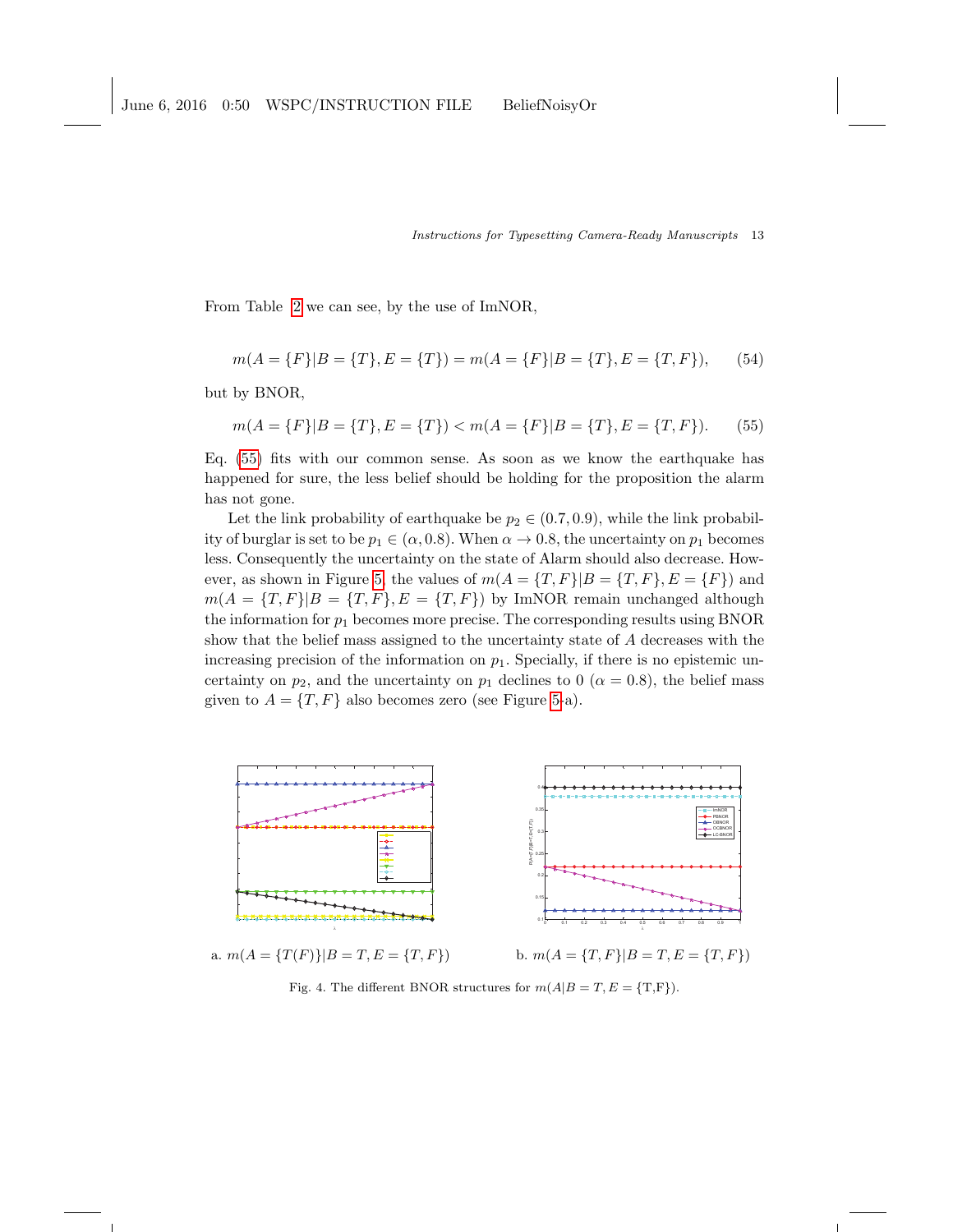

<span id="page-13-1"></span>Fig. 5. The uncertainty of the state of the alarm.

Table 2. The conditional mass distribution for  $P(A|B = T, E)$  by ImNOR and different BNORs.

<span id="page-13-0"></span>

| $\overline{A}$ | $(B,E)$ of ImNOR |        |               |  | $(B,E)$ of LC-BNOR                 |        |               |  |  |
|----------------|------------------|--------|---------------|--|------------------------------------|--------|---------------|--|--|
|                | (T,T)            | (T, F) | $(T,\{T,F\})$ |  | (T,T)                              | (T, F) | $(T,\{T,F\})$ |  |  |
| T              | 0.8800           | 0.6000 | 0.6000        |  | 0.8800                             | 0.6000 | 0.6000        |  |  |
| F              | 0.0200           | 0.2000 | 0.0200        |  | 0.0200                             | 0.2000 | 0.0000        |  |  |
| $\{T, F\}$     | 0.0200           | 0.2000 | 0.3800        |  | 0.0200                             | 0.2000 | 0.4000        |  |  |
|                | $(B,E)$ of PBNOR |        |               |  | $(B, E)$ of OBNOR                  |        |               |  |  |
|                | (T,T)            | (T,F)  | $(T,\{T,F\})$ |  | (T,T)                              | (T, F) | $(T,\{T,F\})$ |  |  |
| T              | 0.8800           | 0.6000 | 0.6000        |  | 0.8800                             | 0.6000 | 0.8800        |  |  |
| F              | 0.0200           | 0.2000 | 0.1800        |  | 0.0200                             | 0.2000 | 0.0000        |  |  |
| $\{T, F\}$     | 0.0200           | 0.2000 | 0.2200        |  | 0.0200                             | 0.2000 | 0.1200        |  |  |
|                | $(B,E)$ of TBNOR |        |               |  | $(B,E)$ of OCBNOR( $\lambda=0.6$ ) |        |               |  |  |
|                | (T,T)            | (T, F) | $(T,\{T,F\})$ |  | (T,T)                              | (T, F) | $(T,\{T,F\})$ |  |  |
| T              | 0.8800           | 0.6000 | 0.7400        |  | 0.8800                             | 0.6000 | 0.7680        |  |  |
| F              | 0.0200           | 0.2000 | 0.0900        |  | 0.0200                             | 0.2000 | 0.0720        |  |  |
| $\{T,F\}$      | 0.0200           | 0.2000 | 0.1700        |  | 0.0200                             | 0.2000 | 0.1600        |  |  |

Marginal mass  $m(A)$  can be obtained by ImNOR and different BNORs, and the results are shown in Table [5](#page-15-0) and Figure [6.](#page-15-1) It is shown that OBNOR provides optimistic results while PBNOR produces a pessimistic one. In order to make a compromise, we can adjust the optimistic coefficient  $(\lambda)$ . Also the contradiction attitudes of ImNOR can be found here. Thus the BNOR methods are more reasonable and informative.

Using Eqs. [\(51\)](#page-11-1) and [\(53\)](#page-11-2), the (conditional) belief mass functions can be transferred to (conditional) pignistic probabilities. The results of

$$
BetP(A|B = \{T\}, E = \{\text{T,F}\})
$$

and  $BetP(A)$  are displayed in Figure [7.](#page-15-2) It can be seen that BNOR can provide us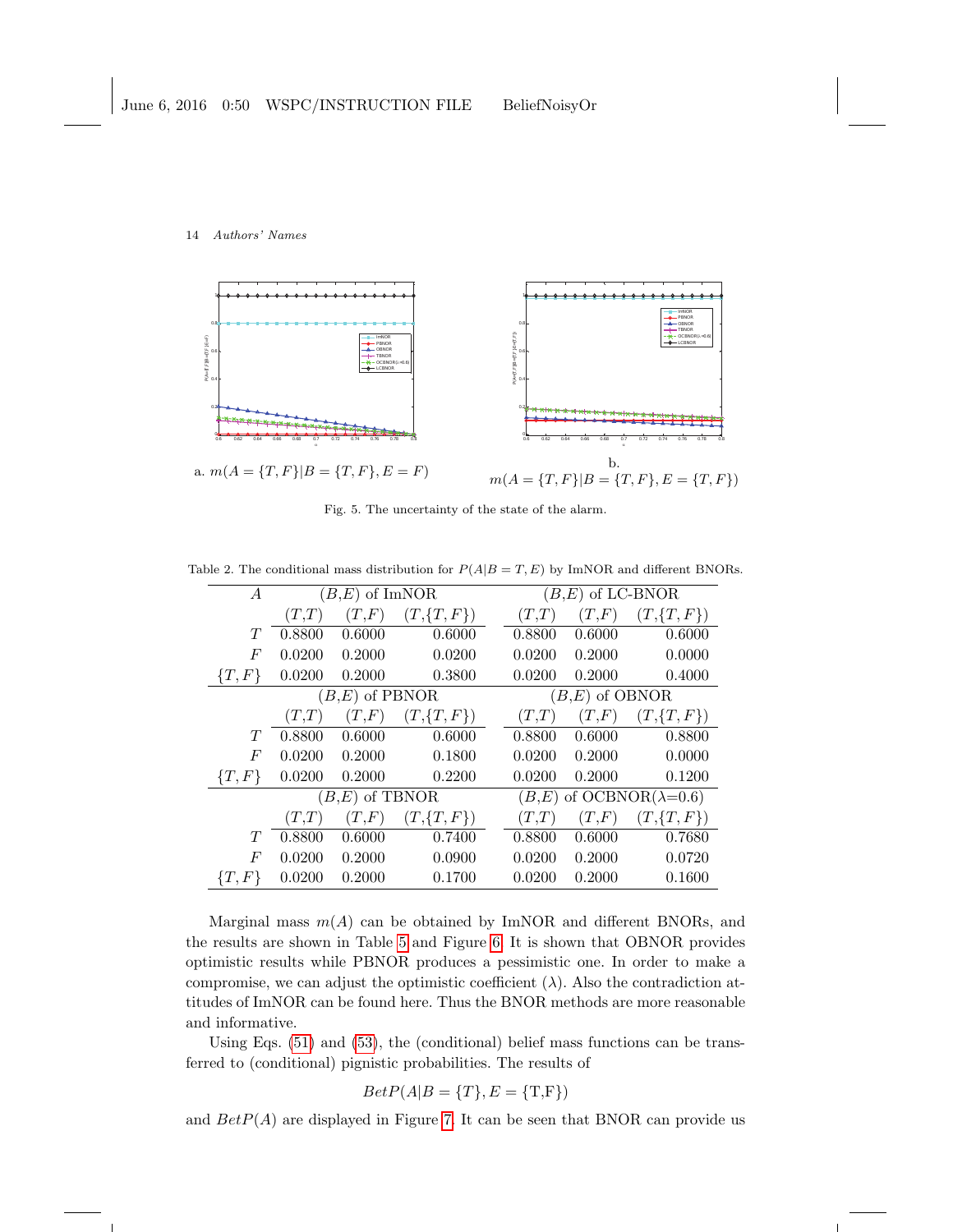| A         |                | $(B, E)$ of ImNOR |               | $(B, E)$ of LC-BNOR |                                    |               |  |  |
|-----------|----------------|-------------------|---------------|---------------------|------------------------------------|---------------|--|--|
|           | (F,T)          | (F, F)            | $(F,\{T,F\})$ | (F,T)               | (F, F)                             | $(F,\{T,F\})$ |  |  |
| T         | 0.7000         | 0.0000            | 0.0000        | 0.7000              | 0.0000                             | 0.0000        |  |  |
| F         | 0.1000         | 1.0000            | 0.1000        | 0.1000              | 1.0000                             | 0.0000        |  |  |
| $\{T,F\}$ | 0.1000         | 0.0000            | 0.9000        | 0.1000              | 0.0000                             | 1.0000        |  |  |
|           |                | (B,E) of PBNOR    |               | $(B,E)$ of OBNOR    |                                    |               |  |  |
|           | (F,T)          | (F, F)            | $(F,\{T,F\})$ | (F,T)               | (F, F)                             | $(F,\{T,F\})$ |  |  |
| T         | 0.7000         | 0.0000            | 0.0000        | 0.7000              | 0.0000                             | 0.7000        |  |  |
| F         | 0.1000         | 1.0000            | 0.9000        | 0.1000              | 1.0000                             | 0.0000        |  |  |
| $\{T,F\}$ | 0.1000         | 0.0000            | 0.1000        | 0.1000              | 0.0000                             | 0.3000        |  |  |
|           | (B,E) of TBNOR |                   |               |                     | $(B,E)$ of OCBNOR( $\lambda=0.6$ ) |               |  |  |
|           | (F,T)          | (F, F)            | $(F,\{T,F\})$ | (F,T)               | (F, F)                             | $(F,\{T,F\})$ |  |  |
| T         | 0.7000         | 0.0000            | 0.3500        | 0.7000              | 0.0000                             | 0.4200        |  |  |
| F         | 0.1000         | 1.0000            | 0.4500        | 0.1000              | 1.0000                             | 0.3600        |  |  |
| $\{T,F\}$ | 0.1000         | 0.0000            | 0.2000        | 0.1000              | 0.0000                             | 0.2200        |  |  |

Instructions for Typesetting Camera-Ready Manuscripts 15

Table 3. The conditional mass distribution for  $P(A|B = F, E)$  by ImNOR and different BNORs.

Table 4. The conditional mass distribution for  $P(A|B = \{T, F\} \triangleq \Theta, E)$  by ImNOR and different BNORs.

<span id="page-14-0"></span>

| A                | $(B,E)$ of ImNOR  |               |                   |  | $(B,E)$ of LC-BNOR                 |               |                   |  |
|------------------|-------------------|---------------|-------------------|--|------------------------------------|---------------|-------------------|--|
|                  | $(\Theta, \! T)$  | $(\Theta,F)$  | $(\Theta,\Theta)$ |  | $(\Theta, T)$                      | $(\Theta, F)$ | $(\Theta,\Theta)$ |  |
| T                | 0.7000            | 0.0000        | 0.0000            |  | 0.7000                             | 0.0000        | 0.0000            |  |
| F                | 0.0200            | 0.2000        | 0.0200            |  | 0.0000                             | 0.0000        | 0.0000            |  |
| $\{T,F\}$        | 0.0200            | 0.8000        | 0.9800            |  | 0.0000                             | 1.0000        | 1.0000            |  |
|                  | of PBNOR<br>(B,E) |               |                   |  | $(B, E)$ of OBNOR                  |               |                   |  |
|                  | ( $\Theta.T$      | $(\Theta, F)$ | $(\Theta,\Theta)$ |  | $(\Theta, T)$                      | $(\Theta, F)$ | $(\Theta,\Theta)$ |  |
| T                | 0.7000            | 0.0000        | 0.0000            |  | 0.8800                             | 0.6000        | 0.8800            |  |
| F                | 0.1000            | 1.0000        | 0.9000            |  | 0.0200                             | 0.2000        | 0.0000            |  |
| $\{T,F\}$        | 0.1000            | 0.0000        | 0.1000            |  | 0.0200                             | 0.2000        | 0.1200            |  |
|                  | of TBNOR<br>(B.E) |               |                   |  | $(B,E)$ of OCBNOR( $\lambda=0.6$ ) |               |                   |  |
|                  | $(\Theta, T)$     | $(\Theta,F)$  | $(\Theta,\Theta)$ |  | $(\Theta, T)$                      | $(\Theta, F)$ | $(\Theta,\Theta)$ |  |
| T                | 0.7900            | 0.3000        | 0.5450            |  | 0.8080                             | 0.3600        | 0.6288            |  |
| $\boldsymbol{F}$ | 0.0600            | 0.6000        | 0.2700            |  | 0.0520                             | 0.5200        | 0.1872            |  |
| $\{T,F\}$        | 0.0600            | 0.1000        | 0.1850            |  | 0.0520                             | 0.1200        | 0.1840            |  |

abundant information for decisions with different special requirements. By comparison, ImNOR is more temperate. This is due to the fact that ImNOR assigns more mass values to the vague state  $\{T, F\}$ . However, if we want to hold the principle that more belief should be given to the uncertain state, LC-BNOR is a better choice (see Figures [4-](#page-12-0)b and [6-](#page-15-1)b).

 $\overline{\phantom{a}}$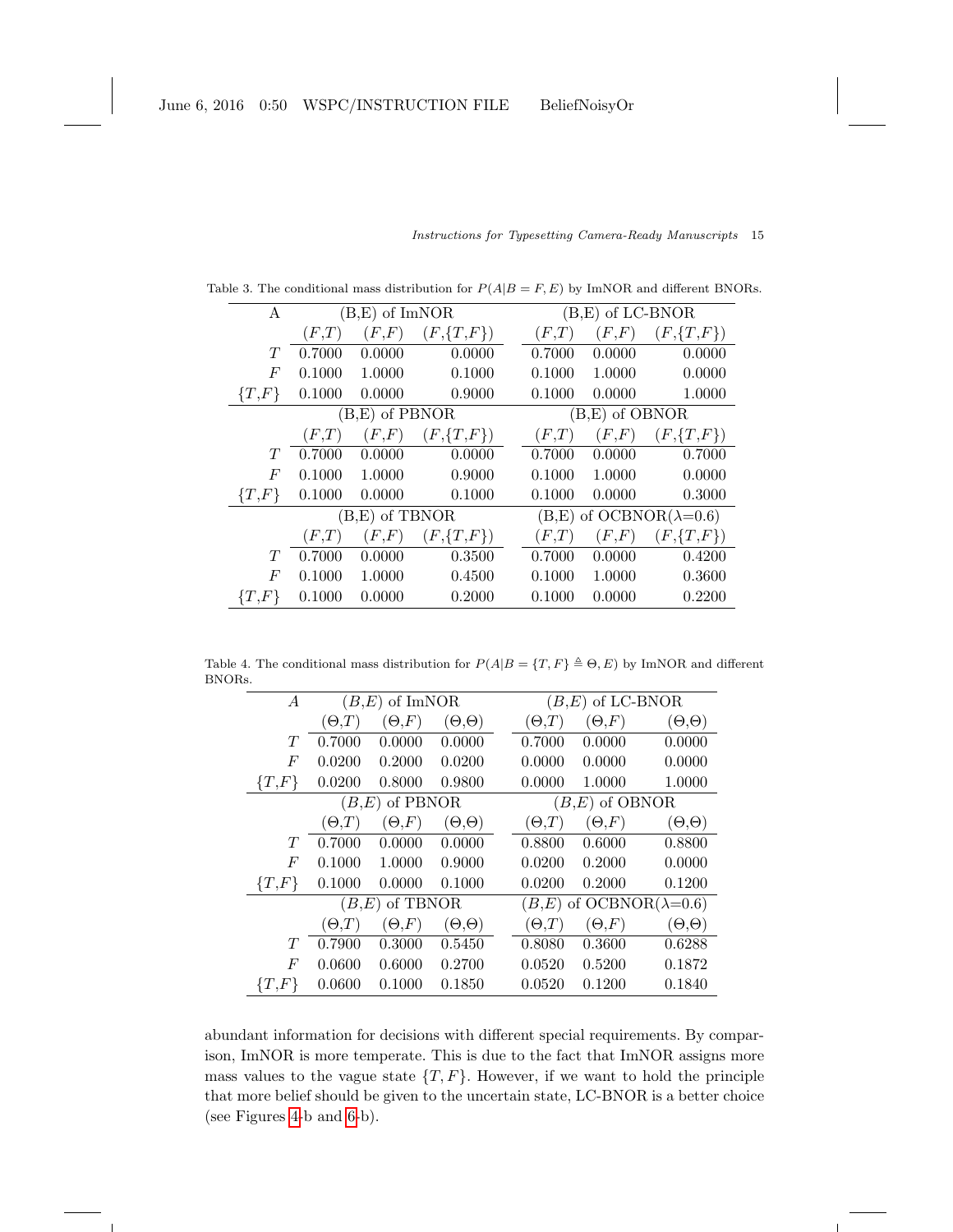

<span id="page-15-1"></span>Fig. 6. The different BNOR structures for  $m(A)$ .

<span id="page-15-0"></span>Table 5. The belief mass distribution of the child node A.

|              |                |        |        |        |        | A ImNOR LC-BNOR PBNOR OBNOR TBNOR OCBNOR( $\lambda = 0.6$ ) |
|--------------|----------------|--------|--------|--------|--------|-------------------------------------------------------------|
| T            | - 0.3996       | 0.3996 | 0.3996 | 0.4528 | 0.4262 | 0.4315                                                      |
| $H^{\prime}$ | 0.4352         | 0.4284 | 0.4896 | 0.4284 | 0.4590 | 0.4529                                                      |
|              | ${T,F}$ 0.1652 | 0.1720 | 0.1108 | 0.1188 | 0.1148 | 0.1156                                                      |



<span id="page-15-2"></span>Fig. 7. The (conditional) pignistic probabilities.

# 4. Network reliability analysis

 $\overline{1}$ 

In this section we will discuss the application of BNOR on the problem of network reliability analysis. The definition of network reliability and the traditional Bayesian solution are first recalled. Then the reliability evaluation strategy using BNOR model will be described in detail.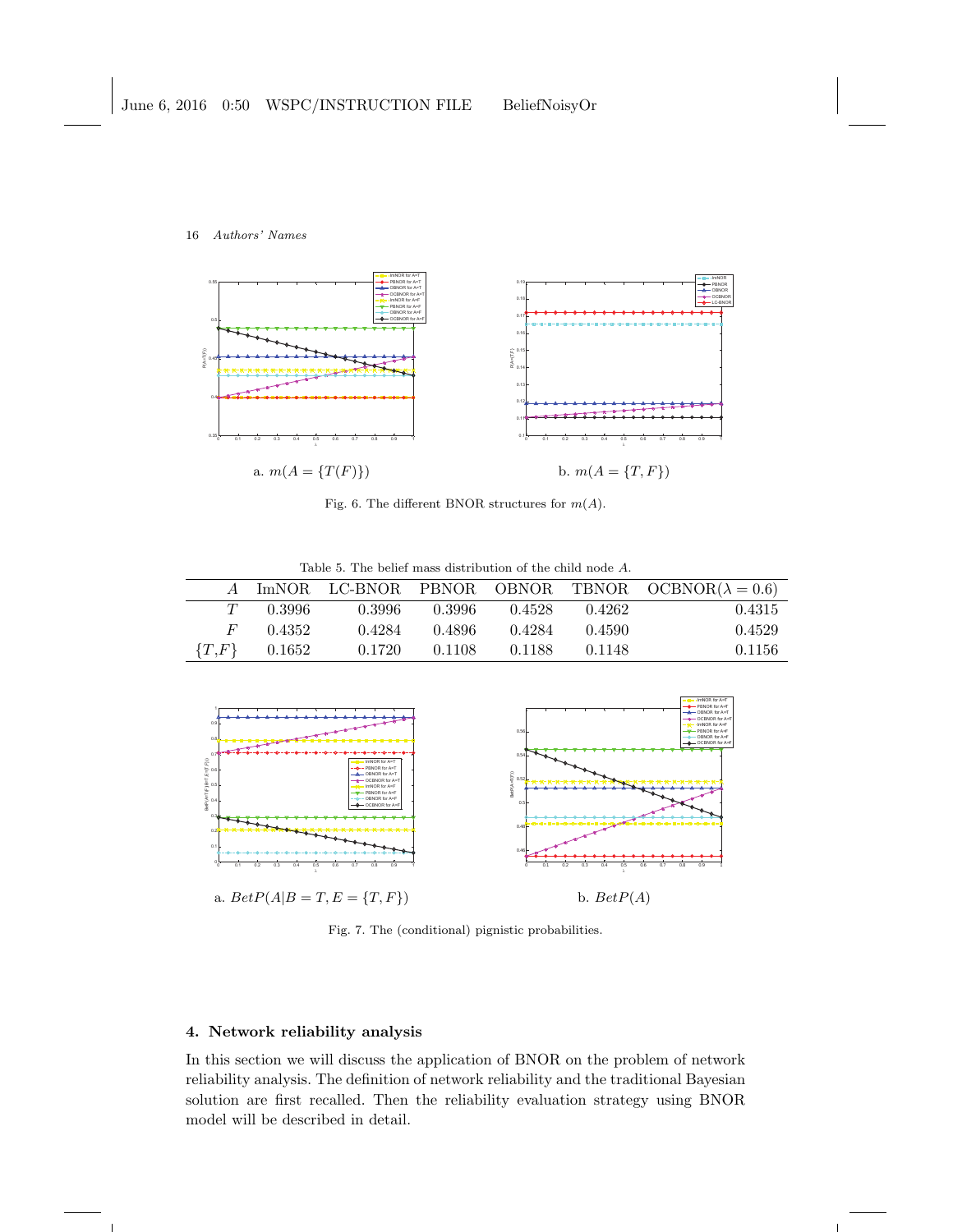#### <span id="page-16-1"></span>4.1. Network reliability and Bayesian network solution

The network reliability considered here is two-terminal reliability, defined as the probability that there is an operative path between source nodes  $n_1$  and sink nodes  $n<sub>N</sub>$  in the network. Nodes are assumed to be operational at all times, and edge failures are assume to be statistically independent.

Let graph  $G(N, E)$  represent a network, where N denotes the set of nodes and E is the set of links. For the network shown in Figure [8-](#page-16-0)a,  $N = \{n_1, n_2, n_3, n_4\}$ ,  $E = \{e_1, e_2, e_3, e_4\}.$  Define |N| new variables,  $N_i, i = 1, 2, \cdots, |N|$ , indicating whether the communication between  $n_1$  and  $n_i$  is successful. Let  $N^+(n_i)$  =  ${n_j | < n_j, n_i > \in E}$ , for every element of which sets,  $n_j$ , there is a path from  $n_j$ to  $n_i$ . And let  $E^+(n_i) = \{e_k = \langle n_j, n_i \rangle | n_j \in N^+(n_i)\}\$  denote the sets of edges directed to node  $n_i$ .

Zhen et al. [39](#page-24-15) presented a method for reliability evaluating of networks based on BN. The nodes and edges of BN can be created according to  $G(N, E)$ :

- (1) The root nodes of BN are  $N_1$  and the edges in E.
- (2) The non-root nodes of BN are  $N_i, i \neq 1$ . And

$$
Pa(N_i) = \{ N_j | n_j \in N^+(n_i) \} \cup \{ e_k | e_k \in E^+(n_i) \}.
$$
 (56)

Bayesian networks' inference algorithms can be evoked then to calculate the network reliability  $P(N_s)$ . The BN framework for the network described in Figure [8-](#page-16-0)a can be seen in Figure [8-](#page-16-0)b.



<span id="page-16-0"></span>Fig. 8. An example of directed network and its BN solution.

### 4.2. Reliability evaluation using BNOR

For the network shown in Figure [9,](#page-17-0) its reliability can be defined by the probability that there is a working path connected from  $n_1$  to  $n_5$ . The network is operating if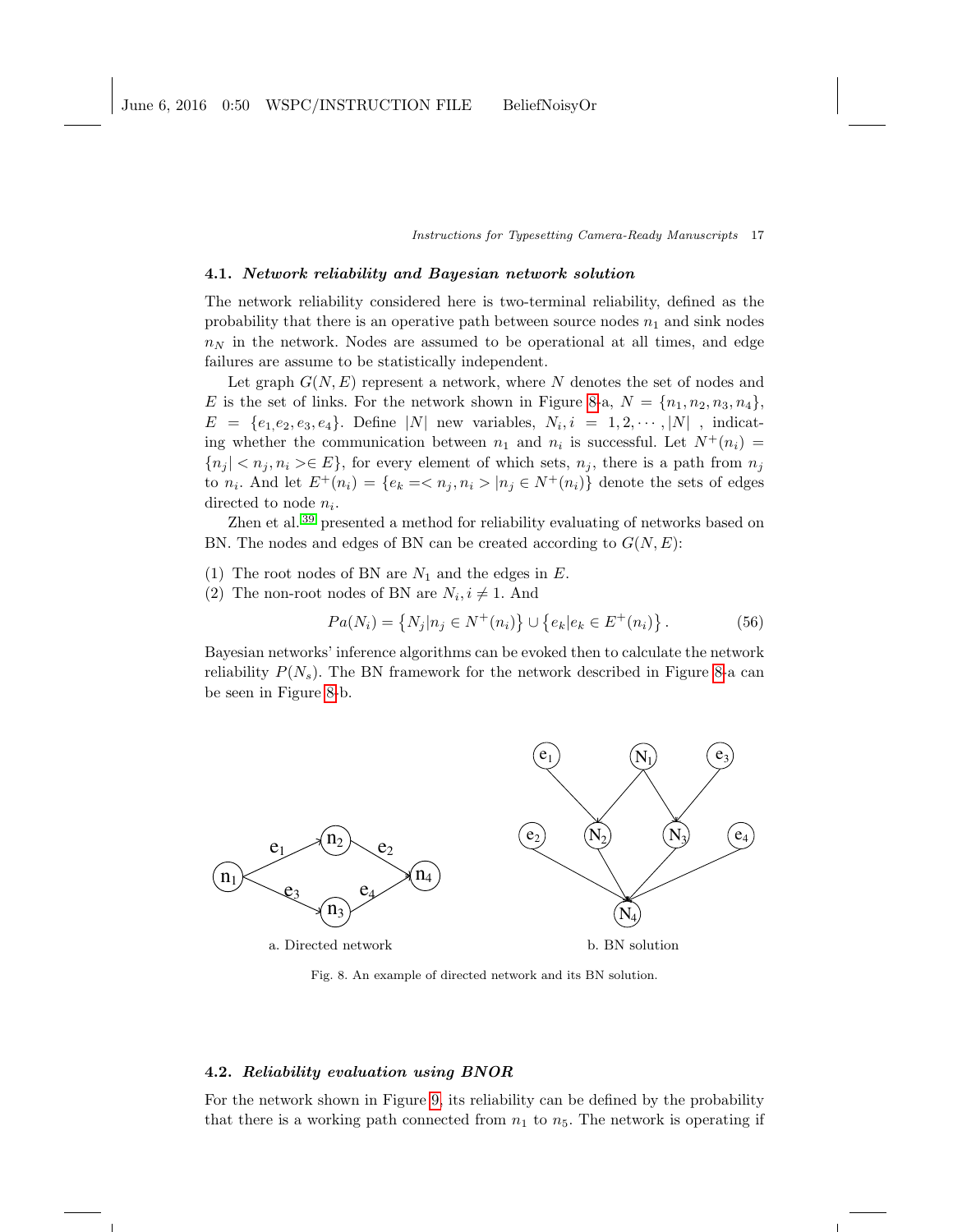the two terminal nodes  $n_1$  and  $n_5$  are connected by operational edges. Let S denote the state of the network. It has binary states with  $T$  (working) or  $F$  (fail). The values for failure rates of each edge are

$$
\lambda_{e_1} = \lambda_{e_3} = \lambda_{e_5} = 1.5 * 10^{-3} \text{ h}^{-1}, \lambda_{e_2} = \lambda_{e_4} = \lambda_{e_6} = 1.8 * 10^{-3} \text{ h}^{-1}.
$$



<span id="page-17-0"></span>Fig. 9. The network with 5 nodes.

Consider the mission time  $t = 200$  h. The probability distribution of each edge is given in Table [6.](#page-17-1)

<span id="page-17-1"></span>Table 6. The probability distribution of each edge of the network

| $e_1$ | $e_2$ | $e_3$ | $e_4$                                                     | $e_{5}$ | $e_{6}$ |
|-------|-------|-------|-----------------------------------------------------------|---------|---------|
|       |       |       | $T = 0.8025 - 0.6977 - 0.8025 - 0.6977 - 0.8025 - 0.6977$ |         |         |
|       |       |       | $0.1975$ $0.3023$ $0.1975$ $0.3023$ $0.1975$ $0.3023$     |         |         |

The traditional Bayesian network approach is first adopted to calculate the reliability. Using the method described in Section [4.1,](#page-16-1) we can create a Bayesian network solution model (see Figure [10\)](#page-18-0). By applying the Junction Tree (JT) inference algorithm, we can obtain the exact value of the network reliability  $p(S = T) = 0.9148$ .

In the next two subsections, different BNOR structures (PBNOR, OBNOR, TB-NOR, OCBNOR and LC-BNOR) will be applied to estimate the network reliability. The BNOR model for this network is shown in Figure [11.](#page-18-1) The fail of edge  $e_i$  can be regarded as an inhibition. For example, in the network displayed in Figure [9,](#page-17-0) even if  $N_2$  is in the working state T,  $N_5$  may not in state T due to the fail of  $e_2$ . The inhibition can be measured by link probabilities  $p_{e_i}, i = 1, 2, \cdots, 5$ .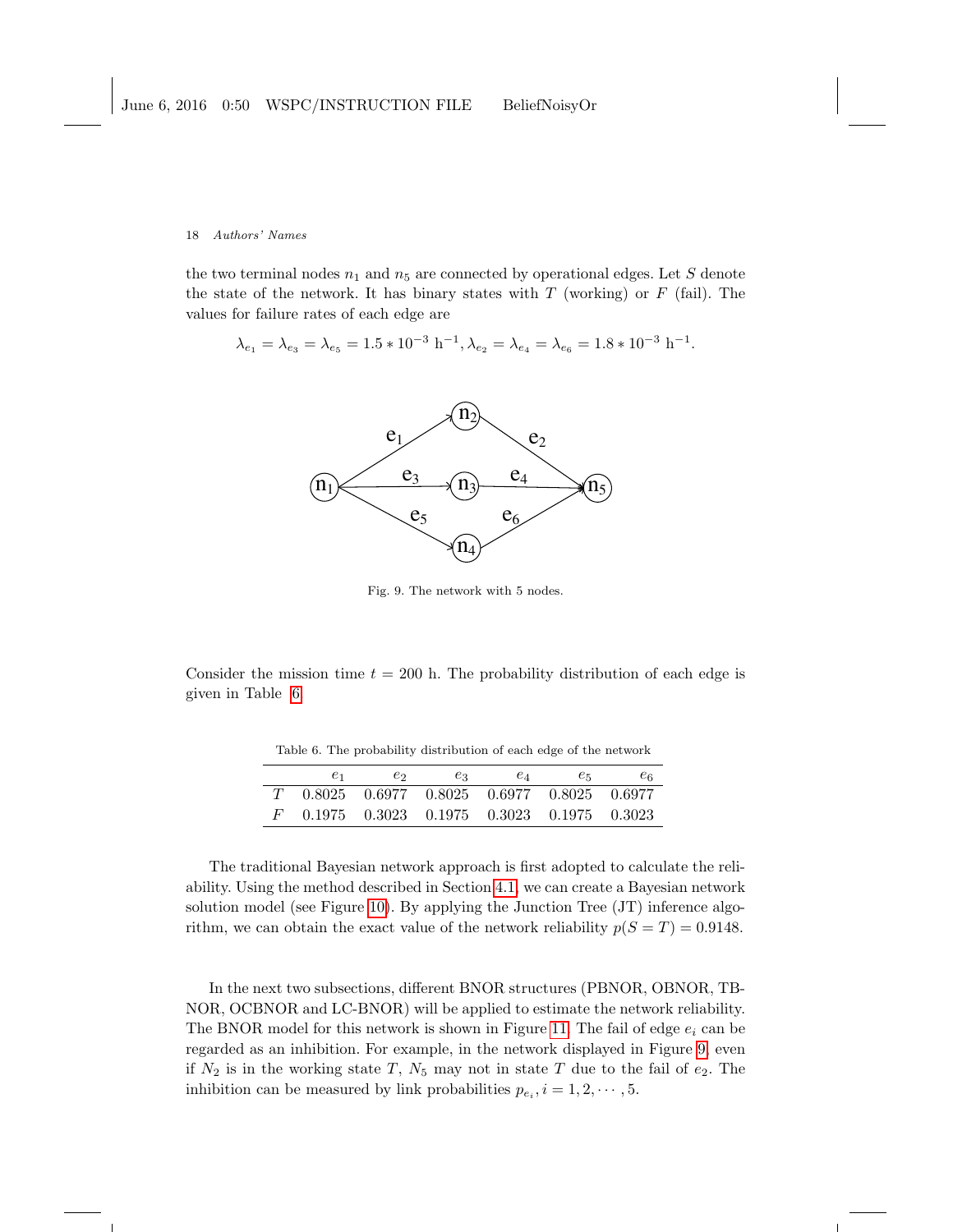

<span id="page-18-0"></span>Fig. 10. The BN network solution.



<span id="page-18-1"></span>Fig. 11. The BNOR model for network reliability.

### 4.3. BNOR model, case with no epistemic uncertainty

If there is no epistemic uncertainty, neither on the variable state or on link probabilities, i.e.,

$$
m(N_1 = \{T, F\}) = 0,
$$

and

 $\overline{1}$ 

$$
p_{iL} = p_{iU} = p(e_i = T), i = 1, 2, \cdots, 6,
$$

the same results can be obtained by the use of all BNORs and ImNOR:

$$
m(S = \{T\}) = 0.9148, \ m(S = \{F\}) = 0.0852, \ m(S = \{T, F\}) = 0.
$$

It can be seen that, if there is no epistemic uncertainty introduced, the reliability estimation results previously obtained by traditional BN method can be recovered. This fact indicates that BNOR is a general extension of Noisy-OR structure in the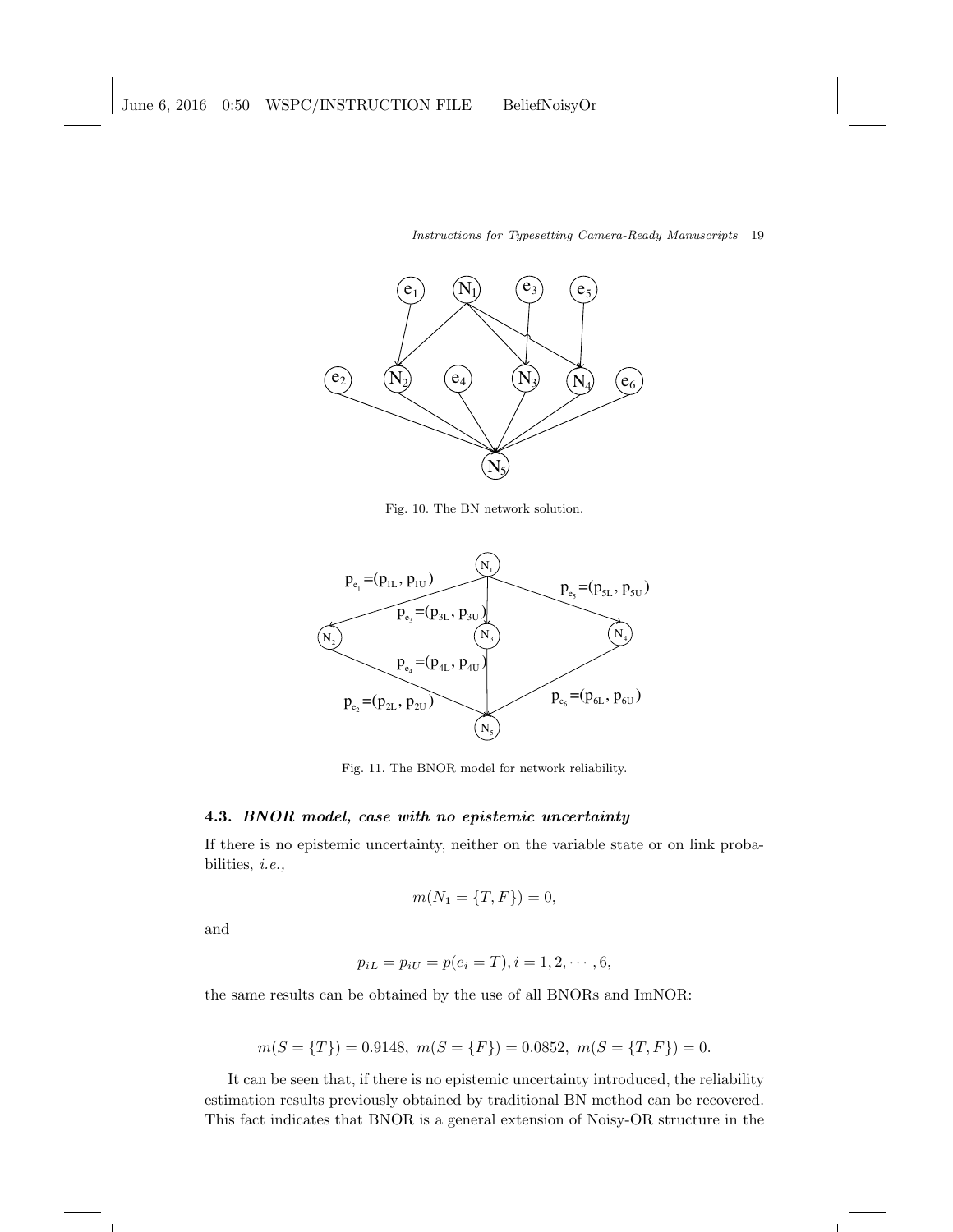framework of belief functions, and it is entirely compatible with the probabilistic solution. The Bel and Pl measures can be obtained by Eqs.  $(10)$  and  $(11)$  respectively. The following results can be obtained:

$$
Bel(S = \{T\}) = 0.9148, p(S = T) = 0.9148, Pl(S = \{T\}) = 0.9148.
$$
 (57)

## 4.4. BNOR model, case with an epistemic uncertainty

In this test, the case with some epistemic uncertainty on link probabilities is considered. The lower and upper probability bounds of link probabilities  $p_{e_i}$  are listed in Table [7.](#page-19-0) The results by five BNORs and ImNOR are illustrated in Table [8.](#page-20-0)

<span id="page-19-0"></span>Table 7. The probability intervals of the inhibition parameters

| $p_{e_1}$                                          | $\mu_{e_2}$ | $p_{e_2}$ | $p_{e_4}$ | $p_{e5}$ | $p_{e}$ |
|----------------------------------------------------|-------------|-----------|-----------|----------|---------|
| $P_{iL}$ 0.7525 0.6477 0.8025 0.6977 0.8025 0.6977 |             |           |           |          |         |
| $P_{iI}$ 0.8525 0.7477 0.8025 0.6977 0.8025 0.6977 |             |           |           |          |         |

In Figures [12-](#page-20-1)a and [12-](#page-20-1)b, the results of the evaluation of the network system varying with the optimism coefficient  $\lambda$  are demonstrated. It can be found that when  $\lambda$  grows from 0 up to 1, the mass on "the system is working" (*i.e.*,  $m(S = \{T\})$ ) increases. On the contrary,  $m(S = \{F\})$  decreases. This meets with our common sense of optimistic and pessimistic decisions. However, ImNOR provides opposite attitudes towards  $m(S = \{T\})$  and  $m(S = \{F\})$ . The performance of ImNOR is similar to PBNOR for calculating  $m(S = \{T\})$ , while similar to OBNOR for calculating  $m(S = \{F\})$ .

Figure [12-](#page-20-1)c illustrates that the mass assigned to the uncertain state  $\{T, F\}$  by LC-BNOR is larger than that by the other models. This is due to the principle LC-BNOR upholds is that one should never give more support than justified to any subset of the discernment frame.

Let the interval of link probability  $p_{e_1}$  be [0.7525, 0.8525] and the corresponding interval of  $p_{e_2}$  be [0.6977, 0.6977] – [ $\alpha$ ,  $-\alpha$ ]. The length of the interval,  $2\alpha$ , reflects the degree of uncertainty to some extend. Figure [12-](#page-20-1)d depicts the mass assigned to the uncertain state  $m(S = \{T, F\})$  varying with  $\alpha$ . It can be seen that the uncertainty on system's state increases with the increasing of  $\alpha$ . LC-BNOR is the most sensitive to uncertainty variation among the six NOR models.

In this case, the credibility and plausibility measures on  $S = \{T\}$  are not the same, and they bound the network reliability. For example, if we use OCBNOR  $(\lambda = 0.6)$ , from Table [8](#page-20-0) we can see the belief mass assignment of the network state S:

$$
m(S = \{T\}) = 0.9082, \ m(S = \{F\}) = 0.0741, \ m(S = \{T, F\}) = 0.0177. \tag{58}
$$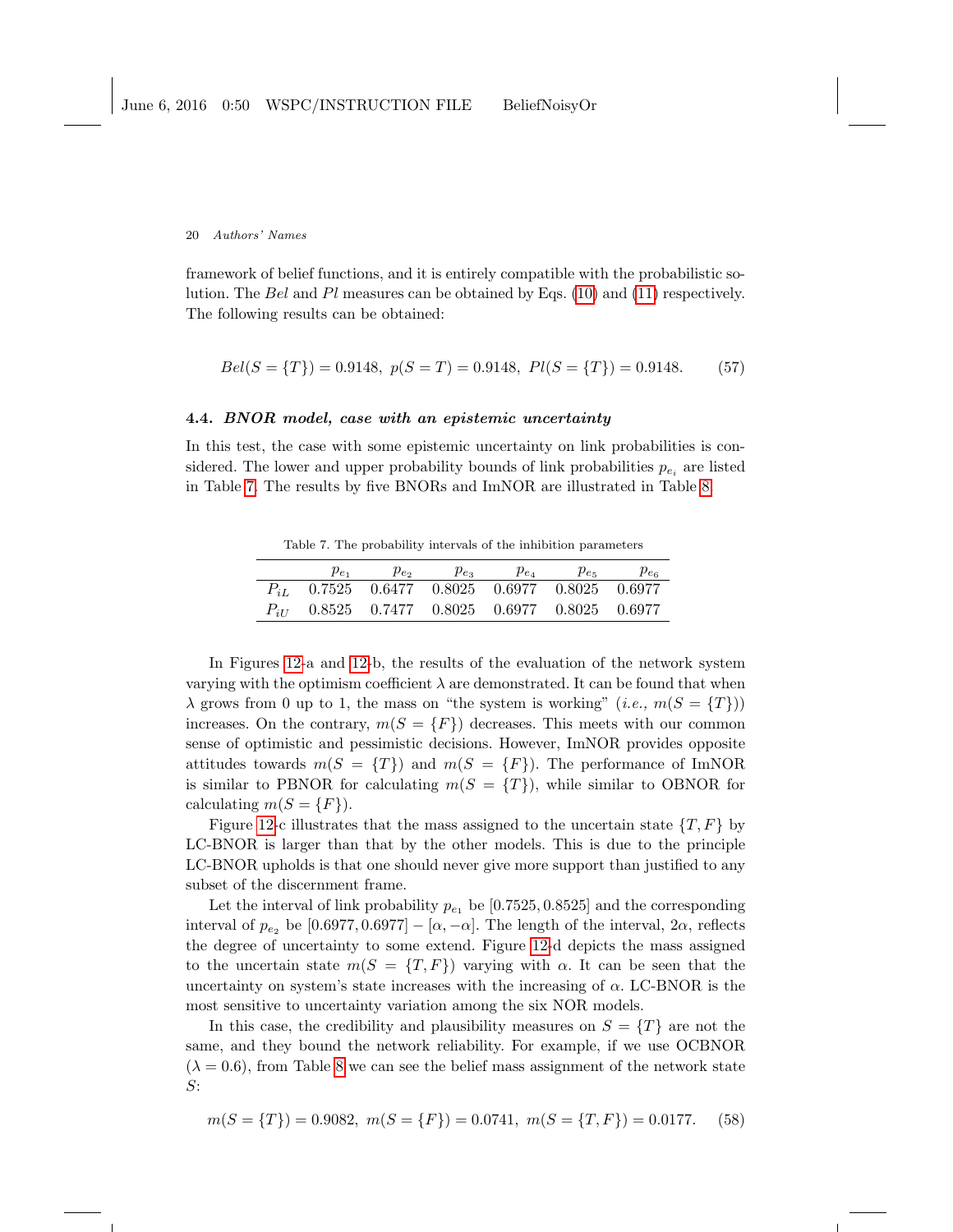The following results can be obtained:

$$
Bel(S = \{T\}) = 0.9082, \ p(S = T) = 0.9148, \ Pl(S = \{T\}) = 0.9259. \tag{59}
$$

Further decisions can be made based on these uncertainty knowledge.

<span id="page-20-0"></span>Table 8. The belief mass distribution of the network system.

|           |        |        |        |        |        | ImNOR LC-BNOR PBNOR OBNOR TBNOR OCBNOR( $\lambda = 0.6$ ) |
|-----------|--------|--------|--------|--------|--------|-----------------------------------------------------------|
| T         | 0.9007 | 0.8818 | 0.9007 | 0.9133 | 0.9070 | 0.9082                                                    |
| $H^+$     | 0.0702 | 0.0540 | 0.0828 | 0.0683 | 0.0755 | 0.0741                                                    |
| $\{T,F\}$ | 0.0291 | 0.0642 | 0.0165 | 0.0184 | 0.0175 | 0.0177                                                    |



<span id="page-20-1"></span>Fig. 12. The different BNOR structures for  $m(S)$ .

The information on credal level can be transformed to the pignistic level by Eq. [\(51\)](#page-11-1) where the decisions can be made more easily. The probability distributions by different models are listed in Table [9.](#page-21-0) As it can be observed in Figure [13,](#page-21-1) with

 $\overline{1}$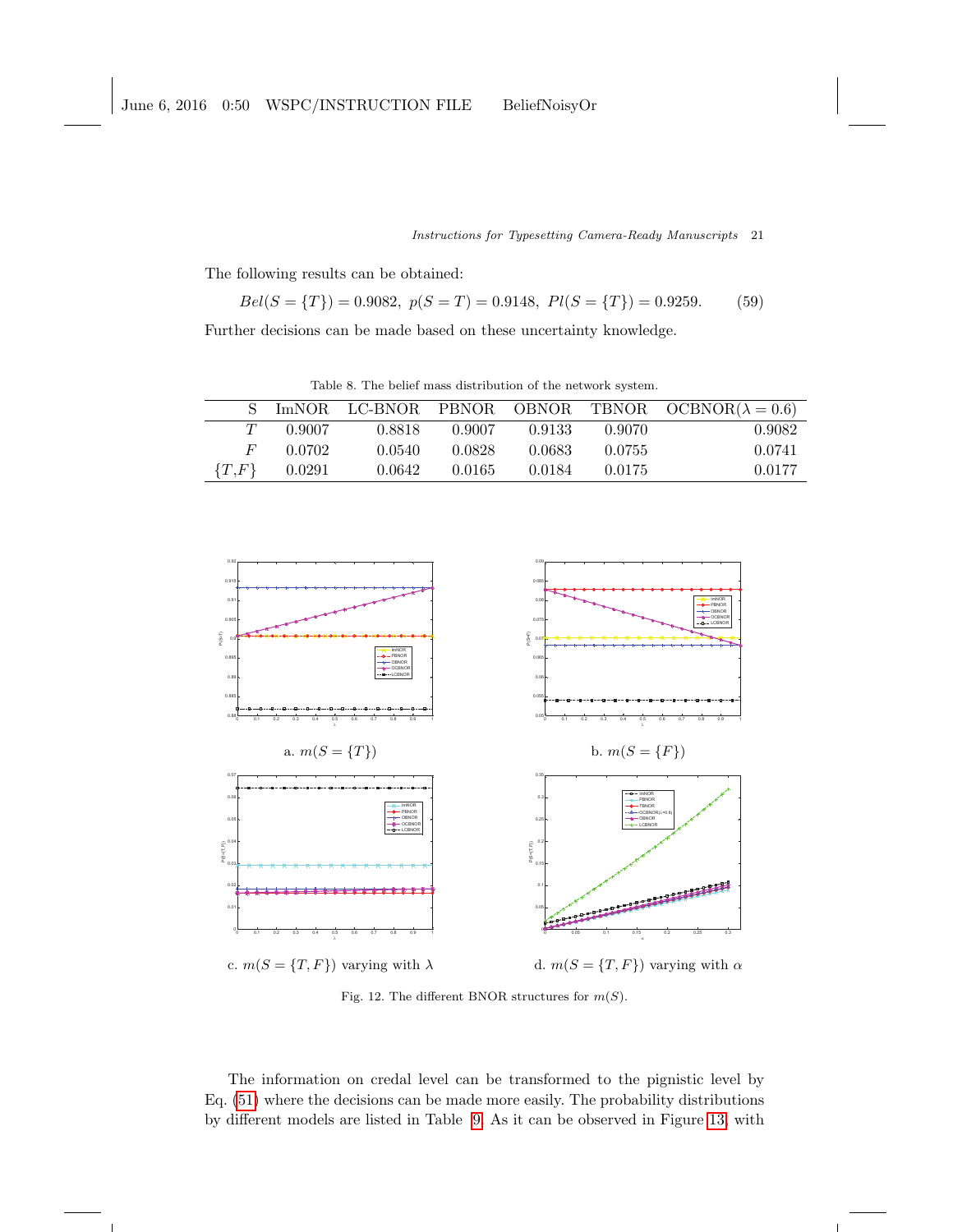the increasing of  $\lambda$ , the pignistic probability for  $S = T$  increases, on the other hand decreases for  $S = F$ . For  $S = T$ , OBNOR gives a upper bound and PBNOR gives a lower bound. While for  $S = F$ , OBNOR gives a lower bound and PBNOR gives a upper bound. This is in accordance with the optimistic and pessimistic principles. However, the attitude of ImNOR is ambiguous.

<span id="page-21-0"></span>Table 9. The probability distribution of the network system.

|        |        |        |        |        | ImNOR LC-BNOR PBNOR OBNOR TBNOR OCBNOR( $\lambda = 0.6$ ) |
|--------|--------|--------|--------|--------|-----------------------------------------------------------|
| 0.9152 | 0.9139 | 0.9090 | 0.9225 | 0.9157 | 0.9171                                                    |
| 0.0848 | 0.0861 | 0.0910 | 0.0775 | 0.0843 | 0.0829                                                    |



<span id="page-21-1"></span>Fig. 13. The different BNOR structures for  $BetP(S)$ .

## 4.5. Discussion

From the experimental results, it can be concluded that when there is no epistemic uncertainty in the network, BNOR degrades to the traditional Bayesian method. However, if there indeed exists imperfect knowledge, BNOR model can provide us more information in the form of lower bounds  $(Bel)$  and upper bounds  $(Pl)$ . A pessimistic decision can be made according to the Bel value, which provides us the worst value of the network reliability. On the contrary,  $Pl$  is the maximum degree of belief that can support the connectivity of the network, from which an optimistic decision can be made. These measures are of great value when we have to make a compromise between risks and costs. Also these knowledge on the credal level can be transformed to the pignistic level through Smets method. Then common principles in decision theory such as the minimal expected cost (risk) criterion can be evoked.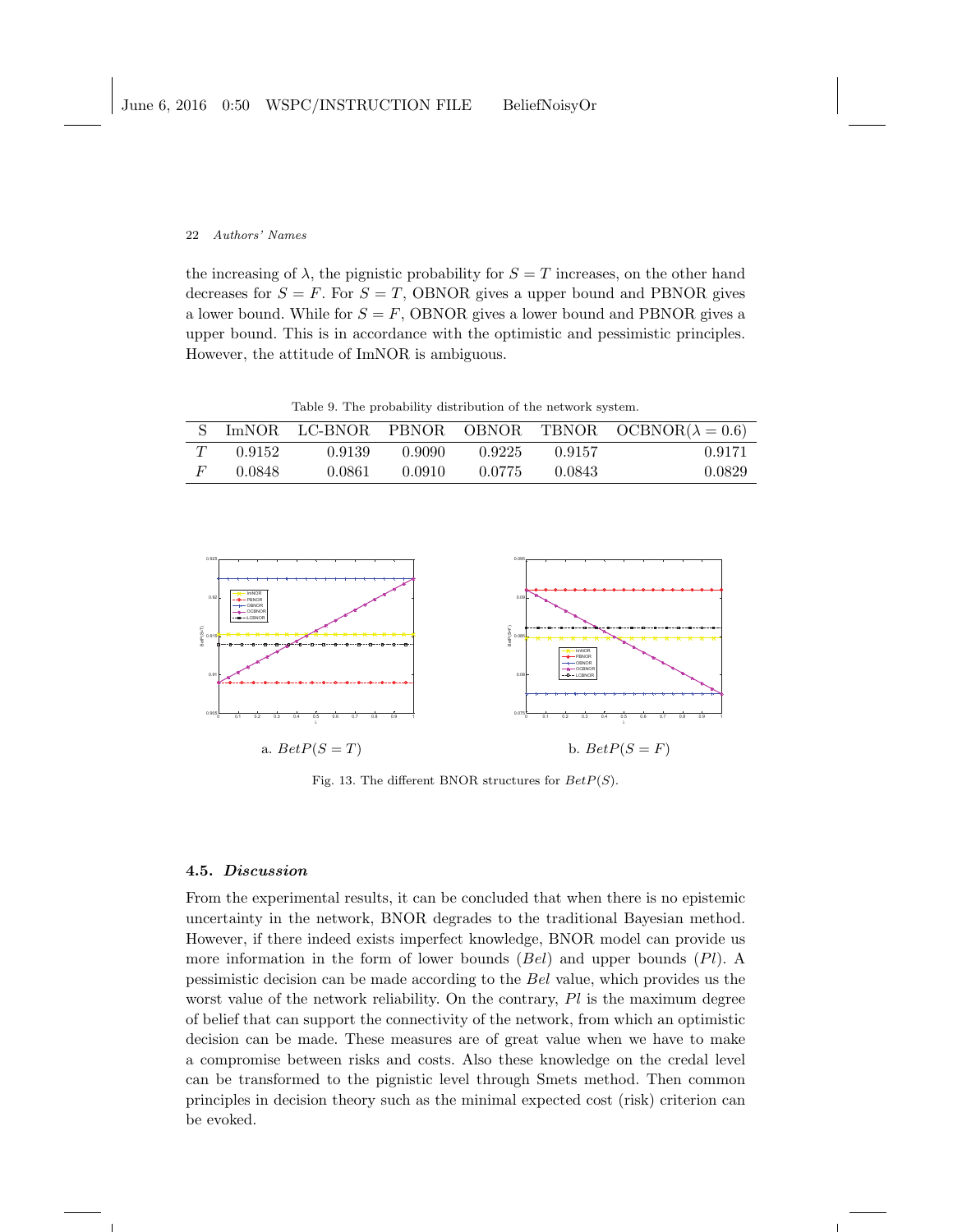## 5. Conclusion

In this paper, the BNOR model under the framework of belief functions, as an extension of the traditional NOR model, is developed to express several kinds of uncertainty in the independent causal interactions. It is proved that BNOR can be implemented to propagate uncertain information through employing the Bayesian networks tools. In practice, BNOR is more flexible than existing NOR models because it offers a general Bayesian framework that allows us to adopt the exact inference algorithm in their original form without modification, and then by adjusting necessary parameters to obtain results which satisfy the special requirements of engineers. Finally, the application on the reliability evaluation problem of networked systems demonstrates the effectiveness of BNOR model.

BNOR is applicable to systems with binary variables. An extension of BNOR suitable to multi-value variables should be regarded as a future development. Furthermore, the uncertainty on link probabilities may not be given in the form of intervals in practice. How to take advantage of the independence of causal interactions with different types of uncertain knowledge is another considerable problem to be investigated. This paper mainly focuses on theoretical work. Applications of BNOR on more complex situations will be considered in the future.

#### Acknowledgments.

This work was supported by the National Natural Science Foundation of China (Nos.61135001, 61403310). The study of the first author in France was supported by the China Scholarship Council.

## References

- <span id="page-22-0"></span>1. F. V. Jensen, An introduction to Bayesian networks (UCL press, London, 1996).
- <span id="page-22-1"></span>2. D. Marquez, M. Neil, and N. Fenton, "Improved reliability modeling using bayesian networks and dynamic discretization," Reliab. Eng. Syst. Safe., vol. 95, no. 4, pp. 412–425, 2010.
- 3. O. Doguc and J. E. Ramirez-Marquez, "A generic method for estimating system reliability using bayesian networks," Reliab. Eng. Syst. Safe., vol. 94, no. 2, pp. 542–550, 2009.
- 4. L. Portinale, D. C. Raiteri, and S. Montani, "Supporting reliability engineers in exploiting the power of dynamic bayesian networks," Int. J. Approx. Reason., vol. 51, no. 2, pp. 179–195, 2010.
- <span id="page-22-2"></span>5. M. Neil and D. Marquez, "Availability modelling of repairable systems using bayesian networks," Eng. Appl. Artif. Intell., vol. 25, no. 4, pp. 698–704, 2012.
- <span id="page-22-3"></span>6. A. Antonucci, "The imprecise noisy-or gate," Proc. 14th International Conference on Information Fusion . IEEE, 2011, pp. 1–7.
- <span id="page-22-4"></span>7. J. Pearl, Probabilistic Reasoning in Intelligent Systems: Networks of Plausble Inference (Morgan Kaufmann Pub, 1988).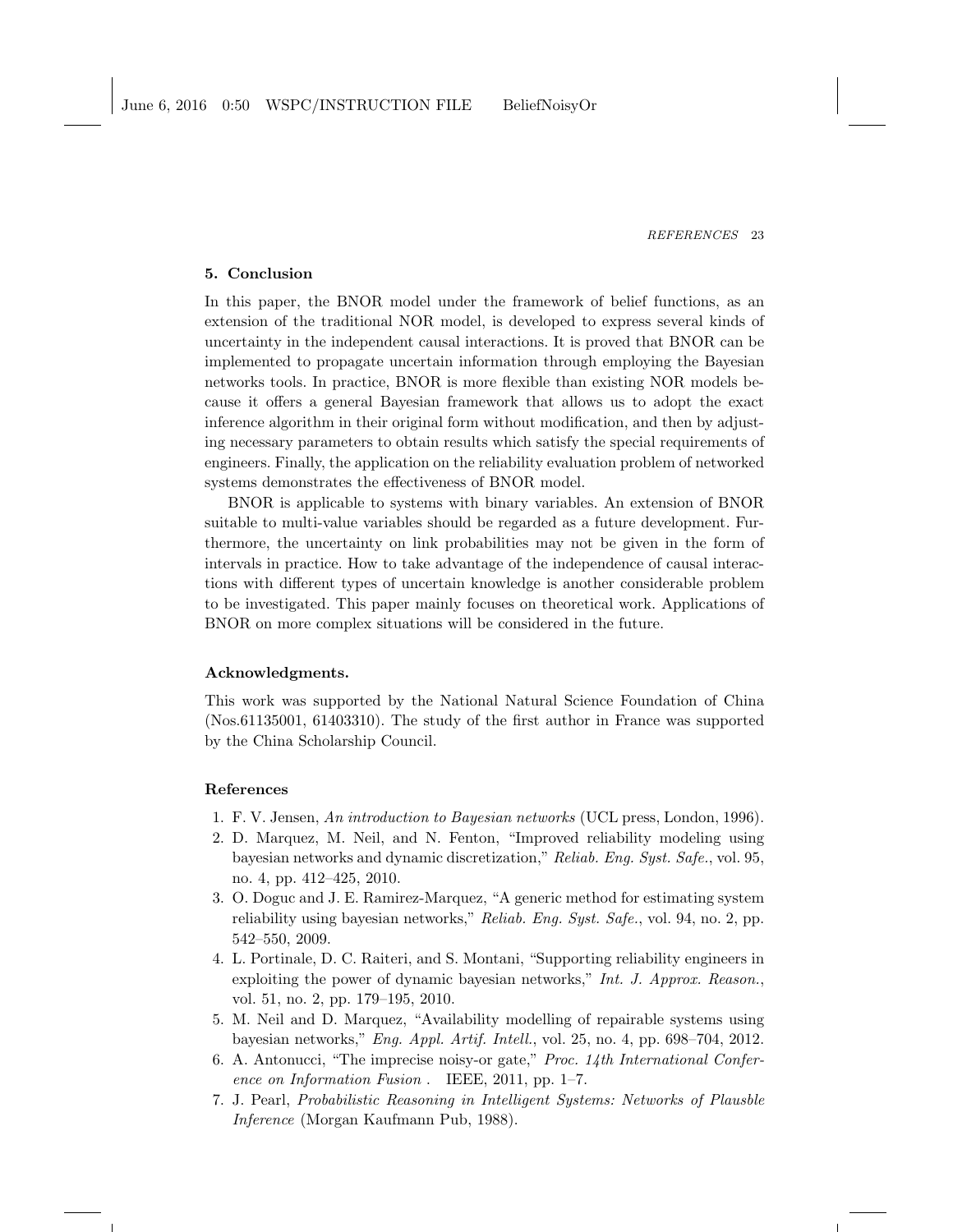- <span id="page-23-0"></span>8. S. Srinivas, "A generalization of the noisy-or model," Proc. 9th International Conference on Uncertainty in Artificial Intelligence. Morgan Kaufmann Publishers Inc., 1993, pp. 208–215.
- <span id="page-23-1"></span>9. G. Fallet, P. Weber, C. Simon, B. Iung, and C. Duval, "Evidential networkbased extension of leaky noisy-or structure for supporting risks analyses," Proc. 8th International Symposium SAFEPROCESS, 2012, p. 00.
- <span id="page-23-2"></span>10. G. Shafer, A mathematical theory of evidence (Princeton University Press, 1976).
- <span id="page-23-3"></span>11. T. Denoeux, "A k-nearest neighbor classification rule based on dempster-shafer theory," IEEE Trans. Syst. Man. Cybern., vol. 25, no. 5, pp. 804–813, 1995.
- 12. Z.-g. Liu, Q. Pan, J. Dezert, and G. Mercier, "Credal classification rule for uncertain data based on belief functions," Pattern. Recogn., vol. 47, no. 7, pp. 2532–2541, 2014.
- <span id="page-23-4"></span>13. Z.-g. Liu, Q. Pan, G. Mercier, and J. Dezert, "A new incomplete pattern classification method based on evidential reasoning," IEEE Trans. Cybern., vol. 45, no. 4, pp. 635–646, 2015.
- <span id="page-23-5"></span>14. M.-H. Masson and T. Denoeux, "ECM: An evidential version of the fuzzy cmeans algorithm," Pattern. Recogn., vol. 41, no. 4, pp. 1384–1397, 2008.
- 15. T. Denœux and M.-H. Masson, "EVCLUS: evidential clustering of proximity data," IEEE Trans. Syst. Man Cybern. Part B Cybern., vol. 34, no. 1, pp. 95–109, 2004.
- 16. K. Zhou, A. Martin, Q. Pan, and Z.-G. Liu, "Evidential relational clustering using medoids," Proc. 18th International Conference on Information Fusion (Fusion). IEEE, 2015, pp. 413–420.
- <span id="page-23-6"></span>17. K. Zhou, A. Martin, Q. Pan, and Z.-g. Liu, "ECMdd: Evidential c-medoids clustering with multiple prototypes," Pattern. Recogn., doi: 10.1016/j.patcog.2016.05.005, 2016.
- <span id="page-23-7"></span>18. D. Wei, X. Deng, X. Zhang, Y. Deng, and S. Mahadevan, "Identifying influential nodes in weighted networks based on evidence theory," Physica A., vol. 392, no. 10, pp. 2564–2575, 2013.
- 19. K. Zhou, A. Martin, and Q. Pan, "Evidential communities for complex networks," Proc. 15th International Conference on Information Processing and Management of Uncertainty in Knowledge-Based Systems. Springer, 2014, pp. 557–566.
- 20. K. Zhou, A. Martin, Q. Pan, and Z.-g. Liu, "Median evidential c-means algorithm and its application to community detection," Knowl.-based Syst., vol. 74, pp. 69–88, 2015.
- <span id="page-23-8"></span>21. K. Zhou, A. Martin, and Q. Pan, "A similarity-based community detection method with multiple prototype representation," Physica A., vol. 438, pp. 519– 531, 2015.
- <span id="page-23-9"></span>22. T. Denoeux, "Maximum likelihood estimation from uncertain data in the belief function framework," IEEE Trans. Knowl. Data. En., vol. 25, no. 1, pp. 119– 130, 2013.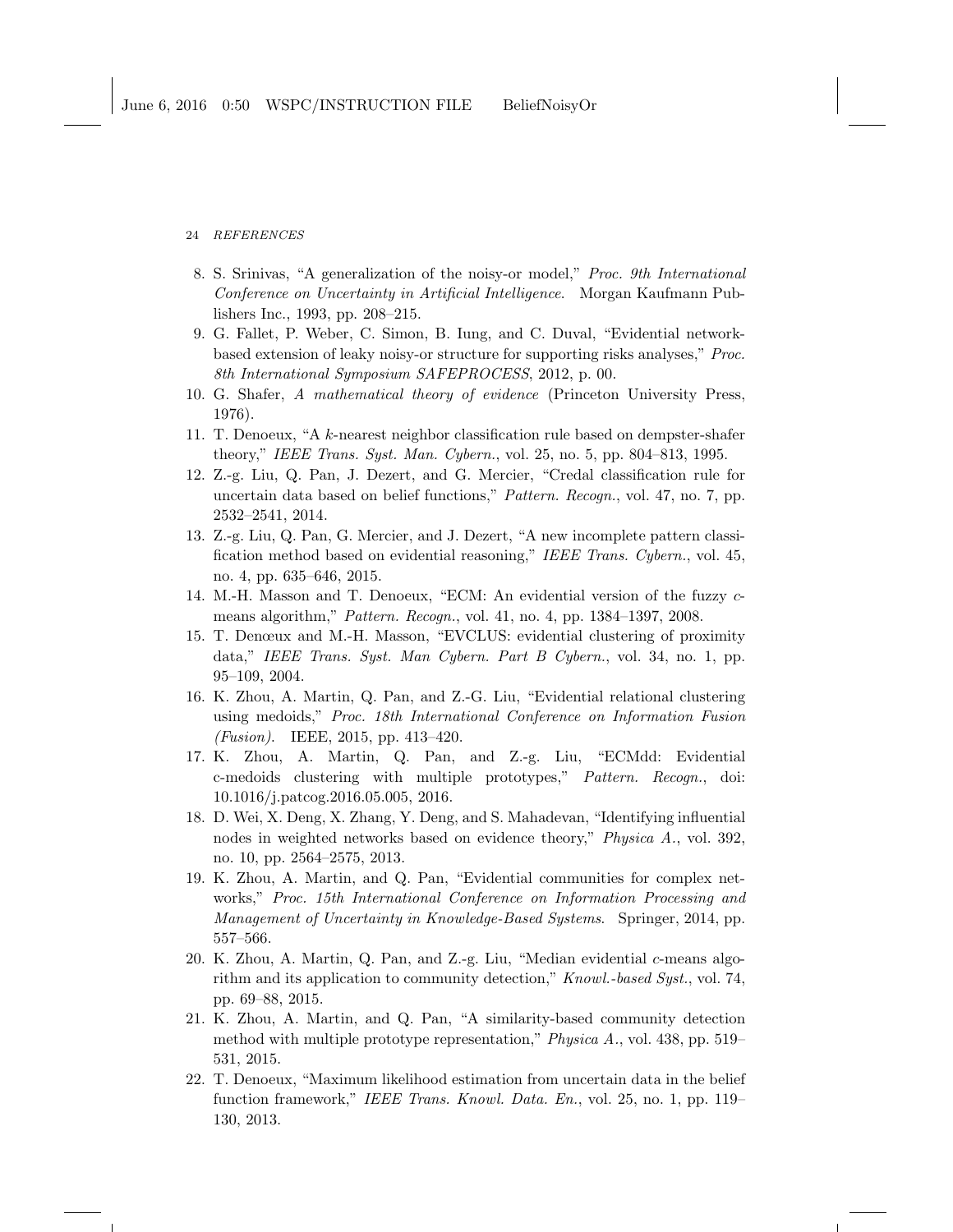- 23. E. Côme, L. Oukhellou, T. Denoeux, and P. Aknin, "Learning from partially supervised data using mixture models and belief functions," Pattern. Recogn., vol. 42, no. 3, pp. 334–348, 2009.
- <span id="page-24-0"></span>24. K. Zhou, A. Martin, and Q. Pan, "Evidential-EM algorithm applied to progressively censored observations," Proc. 15th International Conference on Information Processing and Management of Uncertainty in Knowledge-Based Systems. Springer, 2014, pp. 180–189.
- <span id="page-24-1"></span>25. C. Simon, P. Weber, and A. Evsukoff, "Bayesian networks inference algorithm to implement dempster shafer theory in reliability analysis," Reliab. Eng. Syst. Safe., vol. 93, no. 7, pp. 950–963, 2008.
- <span id="page-24-2"></span>26. C. Simon and P. Weber, "Evidential networks for reliability analysis and performance evaluation of systems with imprecise knowledge," IEEE Trans. Reliab., vol. 58, no. 1, pp. 69–87, 2009.
- <span id="page-24-3"></span>27. B. B. Yaghlane and K. Mellouli, "Inference in directed evidential networks based on the transferable belief model," Int. J. Approx. Reason., vol. 48, no. 2, pp. 399–418, 2008.
- <span id="page-24-4"></span>28. P. Smets and R. Kennes, "The transferable belief model," Artif. Intell., vol. 66, no. 2, pp. 191 – 234, 1994.
- <span id="page-24-5"></span>29. D. Heckerman and J. S. Breese, "Causal independence for probability assessment and inference using bayesian networks," IEEE Trans. Syst. Man Cy. A., vol. 26, no. 6, pp. 826–831, 1996.
- <span id="page-24-6"></span>30. F. G. Cozman, "Axiomatizing noisy-or," Proc. 16th European Conference on Artificial Intelligence, 2004, pp. 979–980.
- <span id="page-24-7"></span>31. Z. Lian-wei and G. Hai-peng, Introduction to bayesian networks (Science Press, 2006).
- <span id="page-24-8"></span>32. P. Smets, "The application of the matrix calculus to belief functions," Int. J. Approx. Reason., vol. 31, no. 1, pp. 1–30, 2002.
- <span id="page-24-9"></span>33. S. Ferson, R. B. Nelsen, J. Hajagos, D. J. Berleant, J. Zhang, W. T. Tucker, L. R. Ginzburg, and W. L. Oberkampf, "Dependence in probabilistic modeling, Dempster-Shafer theory, and probability bounds analysis," Citeseer, 2004, vol. 3072.
- <span id="page-24-10"></span>34. P. Walley, Statistical reasoning with imprecise probabilities (Chapman and Hall, London, 1991).
- <span id="page-24-12"></span>35. L. V. Utkin and F. P. Coolen, "Imprecise reliability: an introductory overview," Computational intelligence in reliability engineering (Springer, 2007).
- <span id="page-24-11"></span>36. P. Smets, "Decision making in the TBM: the necessity of the pignistic transformation," Int. J. Approx. Reason., vol. 38, no. 2, pp. 133–147, 2005.
- <span id="page-24-13"></span>37. P. Smets, "Belief functions on real numbers," Int. J. Approx. Reason., vol. 40, no. 3, pp. 181–223, 2005.
- <span id="page-24-14"></span>38. D. Mercier, G. Cron, T. Denœux, and M. Masson, "Fusion of multi-level decision systems using the transferable belief model," Proc. 8th International Conference on Information Fusion, IEEE, 2005, pp. 885–892.
- <span id="page-24-15"></span>39. L. Zhen, S. Xin-li, G. xun Ji, and Z. yong Liu, "Reliability evaluating of net-